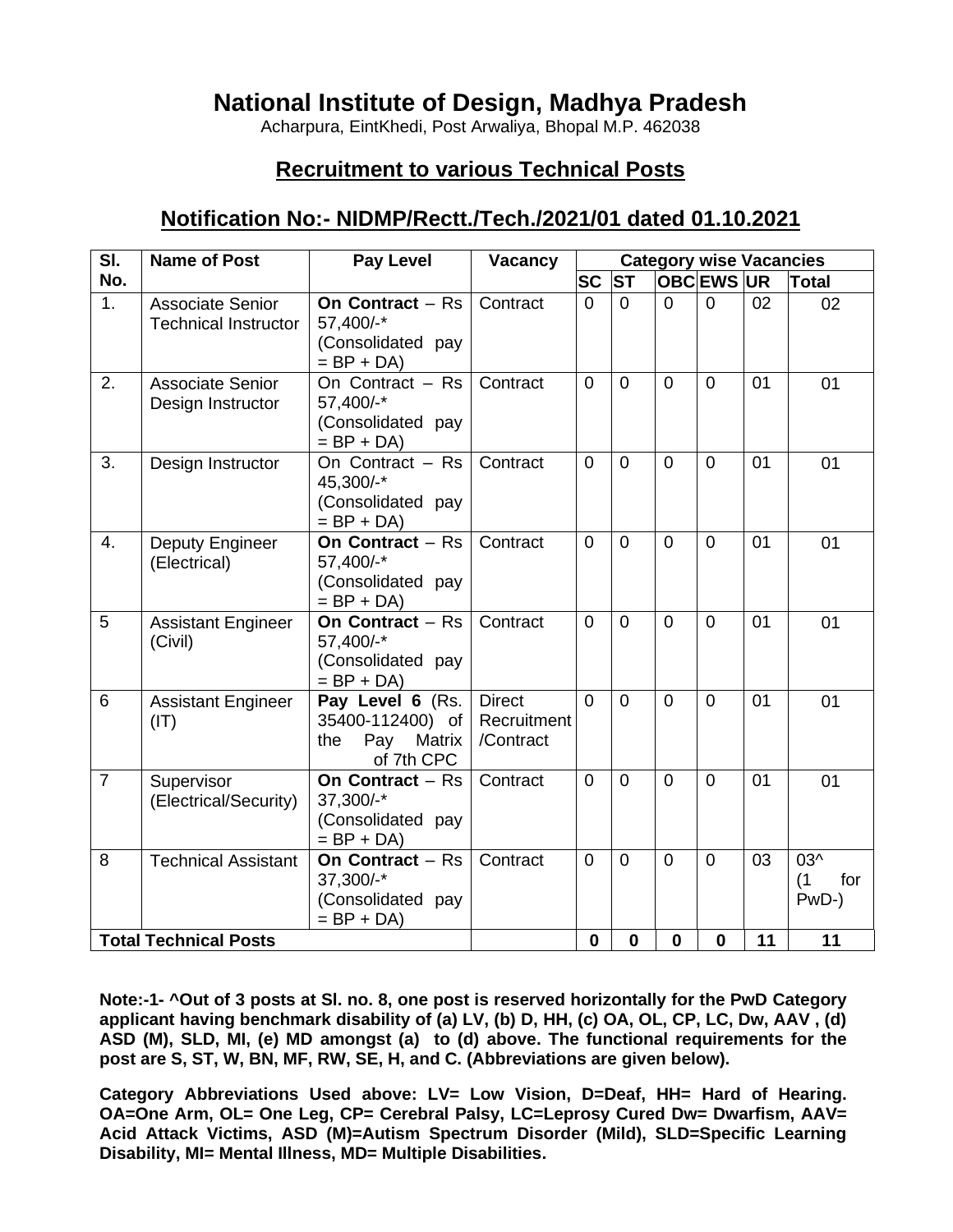**Functional Requirement Abbreviations Used above: S= Sitting, ST=Standing, BN=Bending, RW= Reading & Writing, SE=Seeing, H= Hearing, C=Communication, MF=Manipulation with Fingers, W=Walking**

**\* Based on First Cell of the Pay Level + DA@ 28% (as on date of advertisement, subject to change as per the applicable rate on the date of joining of the candidate).**

**Method of recruitment for each post i.e.** Direct Recruitment – **DR**, Contract – **C** (initially for a one year duration, extendable further up to a total engagement period of maximum three years, subject to maximum of one year at a time) etc. is given in Annexure I attached with this document.

For details regarding online application form, educational qualifications, experience, other requirements and terms & conditions for these positions, please visit the Institute website **[www.nidmp.ac.in](http://www.mnnit.ac.in/)**

Interested persons may apply **online** in the prescribed application form, available on NID MP website **[www.nidmp.ac.in](http://www.mnnit.ac.in/)**

Last date for submission of online application is **04.11.2021** till **5:30 p.m.**

**REGISTRAR**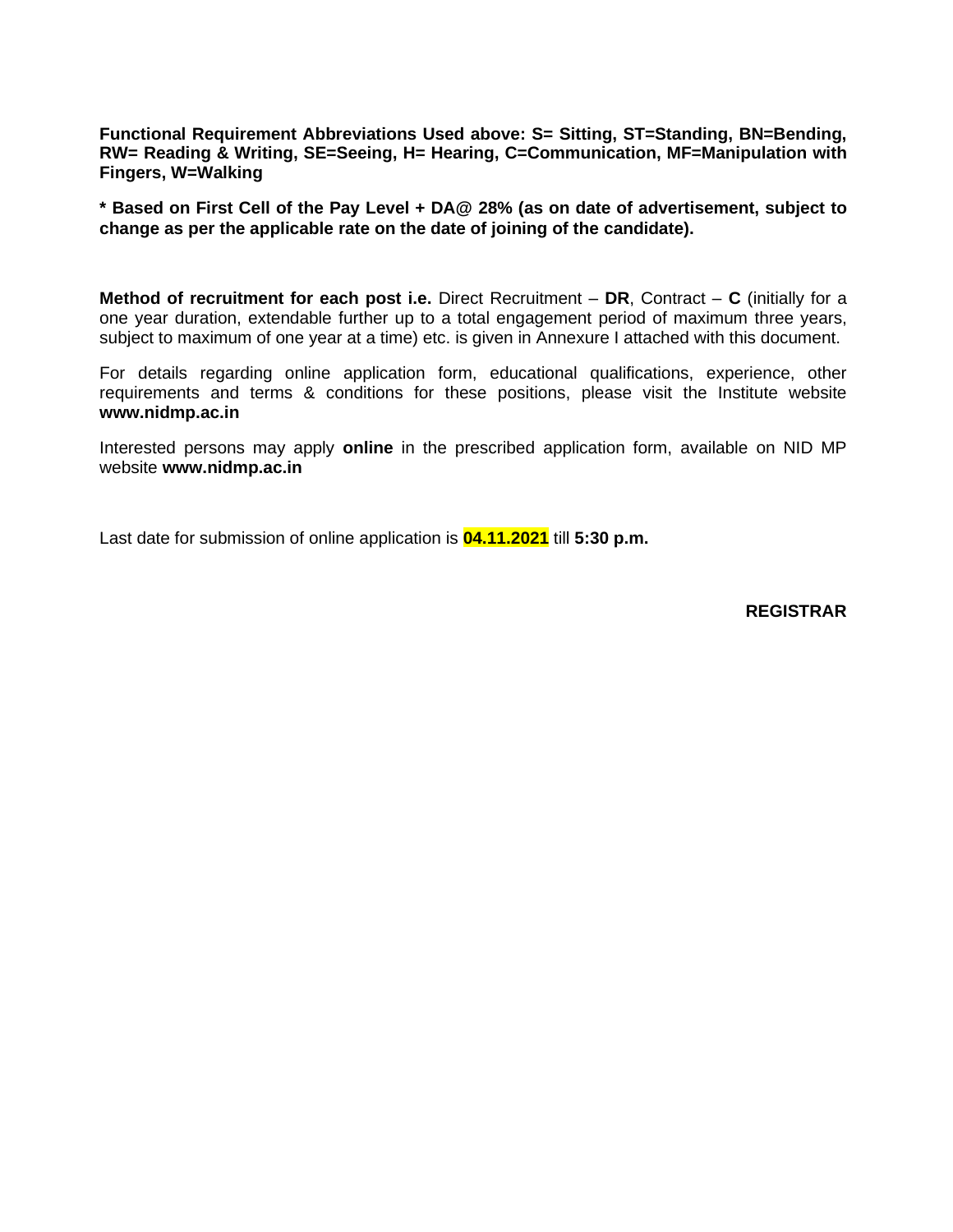## **I. Essential/ Desirable Qualification, Age and Experience:**

Essential/ Desirable qualifications, age and experience for the above posts are as per Recruitment Rules for Technical staff in NID MP, available at **ANNEXURE-I.** Formats of various certificates are given at **ANNEXURE II.** 

#### II. **Age Limit/Relaxation:**

- (1) Maximum age limit for each post shall be as per Recruitment Rules.
- (2) Age limit and other eligibility conditions for all the positions shall be determined on the last date of submission of online application.
- (3) Age relaxation for SC/ST/OBC/PwD/Ex-Servicemen candidates shall be applicable as per Government of India norms. No relaxation will be applicable to SC/ST/OBC/PwD candidates applying for Unreserved (UR) vacancies.
- (4) Reservation for PwD is a horizontal reservation and therefore candidates selected will be placed in the appropriate category. Persons with Disabilities (PwD) candidates may apply for posts on the basis of suitability determined in the Ministry of Social Justice and Empowerment Gazette notification no. CG-DL-E-13012021-224370 dated 04.01.2021

| SI.<br>No. | Category        | Age Relaxation permissible beyond the Upper age<br>limit only for the reserved post in respective category                                                                                 |
|------------|-----------------|--------------------------------------------------------------------------------------------------------------------------------------------------------------------------------------------|
| (i)        | SC/ST           | 5 years                                                                                                                                                                                    |
| (ii)       | OBC (NCL)       | 3 years                                                                                                                                                                                    |
| (iii)      | PwD (UR)        | 10 years                                                                                                                                                                                   |
| (iv)       | PwD + OBC (NCL) | 13 years                                                                                                                                                                                   |
| (v)        | $PWD + SC/ST$   | 15 years                                                                                                                                                                                   |
| (vi)       | Ex-Servicemen   | For the Group A posts above, age relaxation of 5 years will be<br>allowed to the ex-serviceman candidates, from Defence Forces<br>(Army, Navy & Air Force), will be allowed, as per rules. |
|            |                 | For the Group B & C posts above, age relaxation upto the<br>extent of service rendered in Defence Forces (Army, Navy &<br>Air Force) plus 3 years will be allowed, as per rules.           |
|            |                 | The Ex-serviceman candidates will be mandatorily required to<br>produce a certificate that they have been released from the<br>Defence Forces as per the specified format.                 |

(5) For other categories, the Institute shall follow provisions of age relaxation contained in DoPT O.M. No. 15012/ 2/ 2010 – Estt (D) dated 27.03.2012 regarding consolidated orders on relaxation in upper age limit allowed to various categories of government servants.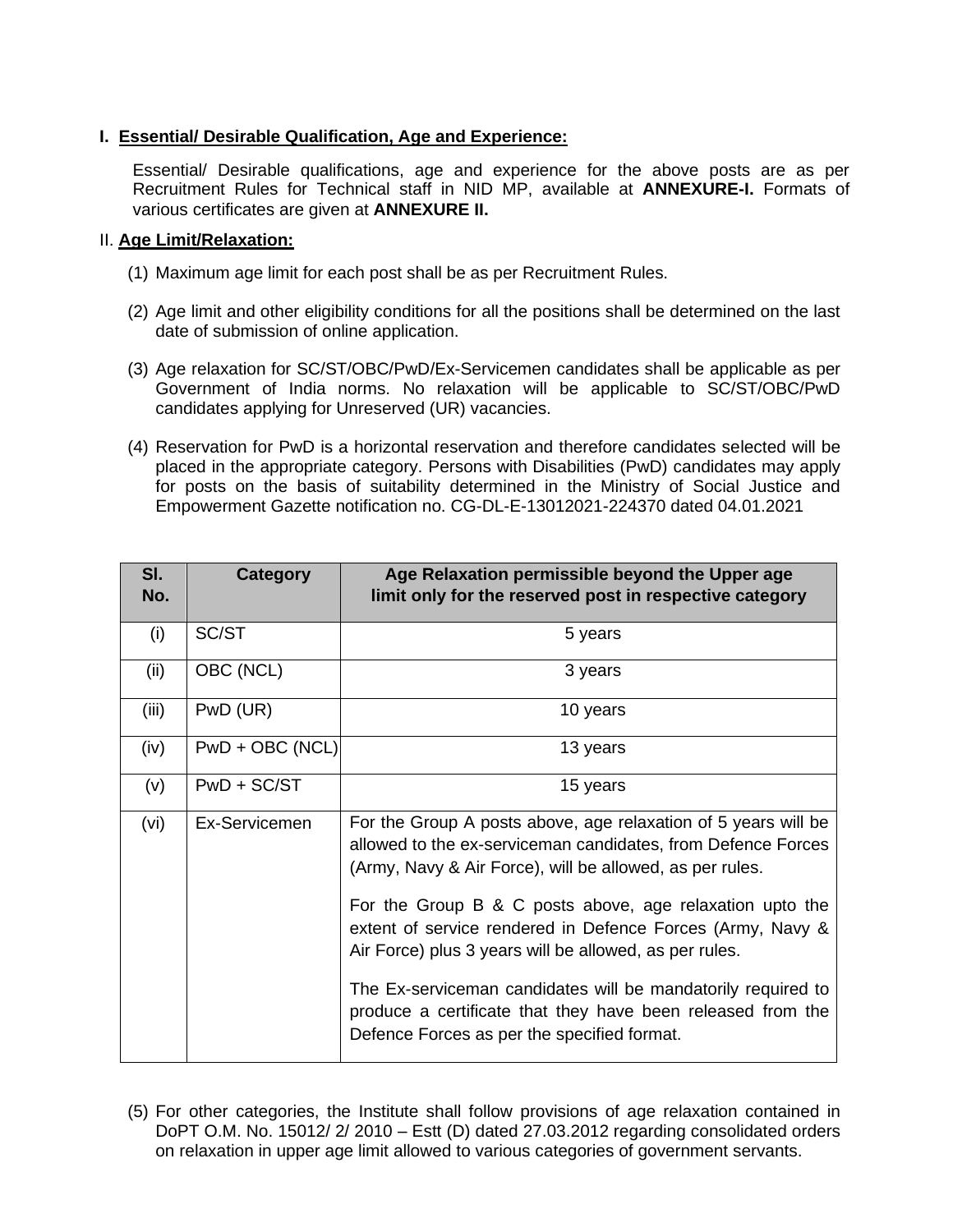- (6) Date of birth shall be considered as indicated in SSC/Secondary School Leaving Certificate. In cases where D.O.B. is not stated in these certificates, any other certificate issued by GoI/State Government shall be considered. No subsequent request for change shall be entertained under any circumstances.
- **(7)** The date for determining eligibility of candidates in every criteria i.e. qualifications, experience and preferred age limit etc. shall be considered as on **04.11.2021**, i.e. the last date of submission of online applications under this advertisement. **Even in case of extension of last date for submission of application, the relevant date for determining all eligibility criteria will be 04.11.2021**.

## **III. Application Fee:**

Candidates belonging to UR, EWS, OBC (Non-creamy layer) category shall be required to make online payment of non-refundable application fee of **Rs. 200/-** through designated payment gateway. SC, ST, PwD, Ex.-Servicemen and Women candidates are exempted from payment of application fees. SC, ST, PwD and Ex.-Servicemen candidates are required to upload valid certificates issued by competent authority to claim fee exemption, otherwise their application will be rejected.

## **IV. Important instructions other General Terms & Conditions:**

(1) Candidates possessing requisite qualification and relevant experience may apply by filling the prescribed online application format and paying the application fee through Institute web portal. **The online application form link will be available from 04.10.2021 at Institute website.**

(2) Candidates are required to attach scanned copies of the experience, educational documents along with Caste Certificate, if applicable and Aadhar Card at the time of applying. Shortlisted candidates shall be required to submit the educational qualification certificates, Experience certificates, Age, Caste/disability certificate-if applicable and salary certificate/pay-slips at the later stage and shall be required to carry the originals of the same with a set of self-attested copies at the time of written test/skill test/interview. Non-production of original document(s) of any of the requisite documents will render the candidate ineligible for appearing in the selection process. In case the candidate is not fulfilling the criteria at the time of **'Document Verification'**, he/she will not be allowed to appear in the selection process.

(3) Persons employed in Government/Semi Government Organizations/ Autonomous Bodies/PSU's and applying on Fixed Term Contract/Direct Recruitment basis will have to submit 'No Objection Certificate (NOC)' and a 'Certificate of Vigilance Clearance' from their present employer at the time of interview/ skill test failing which their candidature will be cancelled and they will not be allowed to attend the interview/ skill test.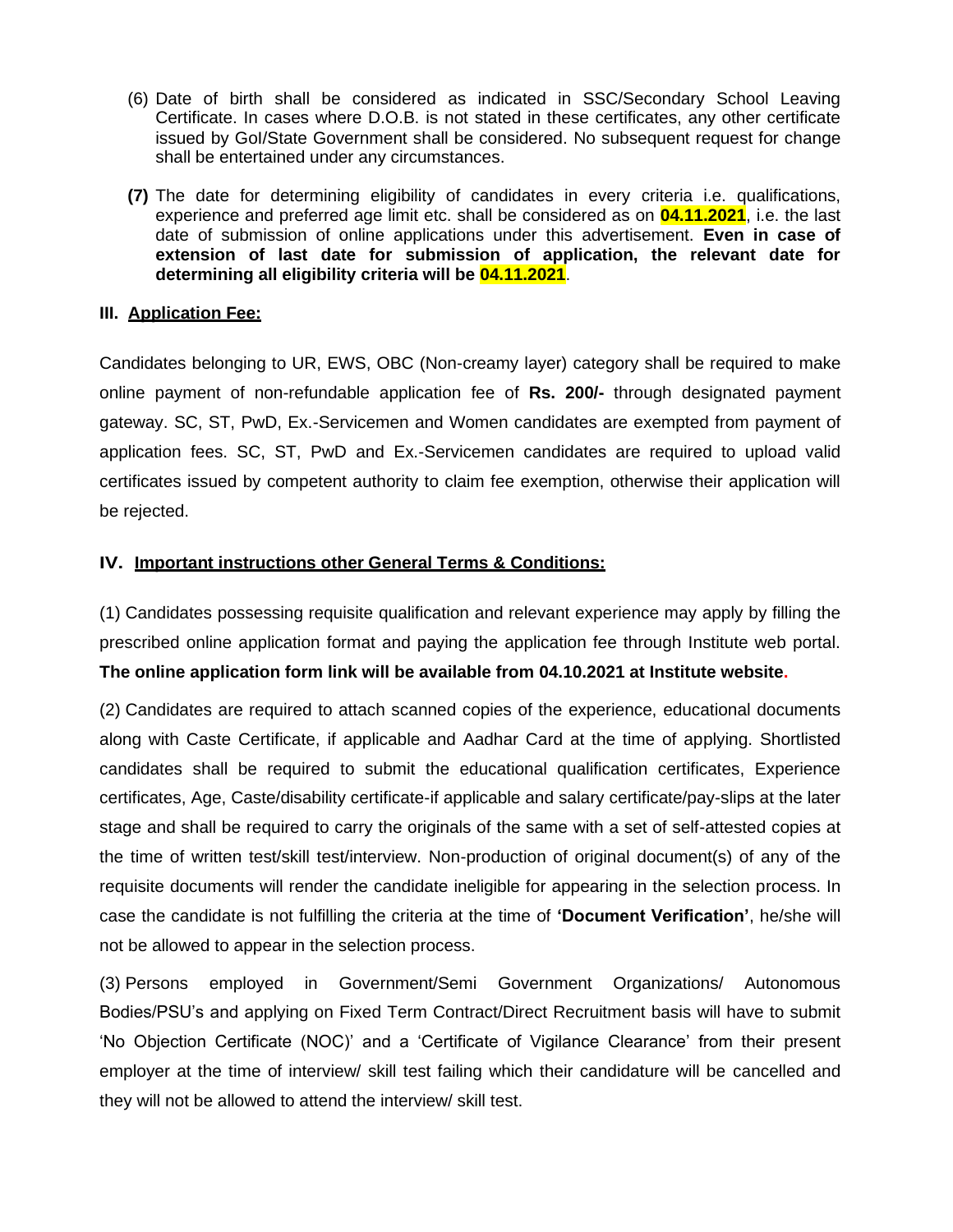(4) A candidate can apply for more than one post by submitting separate application form and by paying the application fee for each post separately. Candidates will be considered only for the post applied for.

(5) Incomplete applications and those without requisite fee are liable to be rejected. Applications, where the supporting documents related to qualification and experience are insufficient or not as per format, may be provisionally admitted but the candidate will have to submit all necessary documents in original at the time of document verification. Failure to produce necessary documents shall result in rejection of candidature at the stage of document verification.

(6) Degrees etc. in support of educational qualifications should have been awarded by a recognized University/ Institute from Central/State Government regulatory bodies like UGC, AICTE etc. The Institute reserves the right to carry out positive verification of the qualification and experience cited by a candidate. Only the post qualification experience will be counted. No educational qualification shall be considered unless supported by Degree Certificate or Provisional Degree Certificate along with mark sheets at the time of document verification.

(7) Experience Certificate especially from private employer must mention (i) Designation, (ii) Nature of works performed, (iii) Duration of the employment, (iv) Pay particulars (v) Nature of Employment (Regular/ Contractual) and all other work experience related details which candidate has claimed in his/her application. Any experience gained during fulltime education will not be counted as professional experience.

(8) The Institute reserves the right to relax experience criteria in exceptional cases and the decision of the Competent Authority shall be the final in this regard.

(9) Offline applications without filling online application shall be outrightly rejected. No correspondence will be entertained in this regard.

(10) Mere eligibility will not entitle any candidate for being called for recruitment process. The decision of the Institute in all matters will be final. No correspondence will be entertained from the candidates in connection with the process of selection/ interview/ skill test. Canvassing in any manner would entail disqualification of the candidature. If the number of applicants for a particular post is large, the Institute reserves the right to call only the requisite number of candidates for selection process after shortlisting with reference to the candidates' qualification, suitability, relevant experience, etc. NID MP reserves the right to restrict number of candidates to be called for Test/Interview/ skill test by short-listing the applications based on higher benchmarks or criteria as may be decided by the Institute.

(11) Candidates will be allowed to appear in the selection process on the basis of the information furnished by them in their application form. They are, therefore, advised to ensure that they fulfil all the eligibility conditions before applying. In case, it is found at a later stage that the information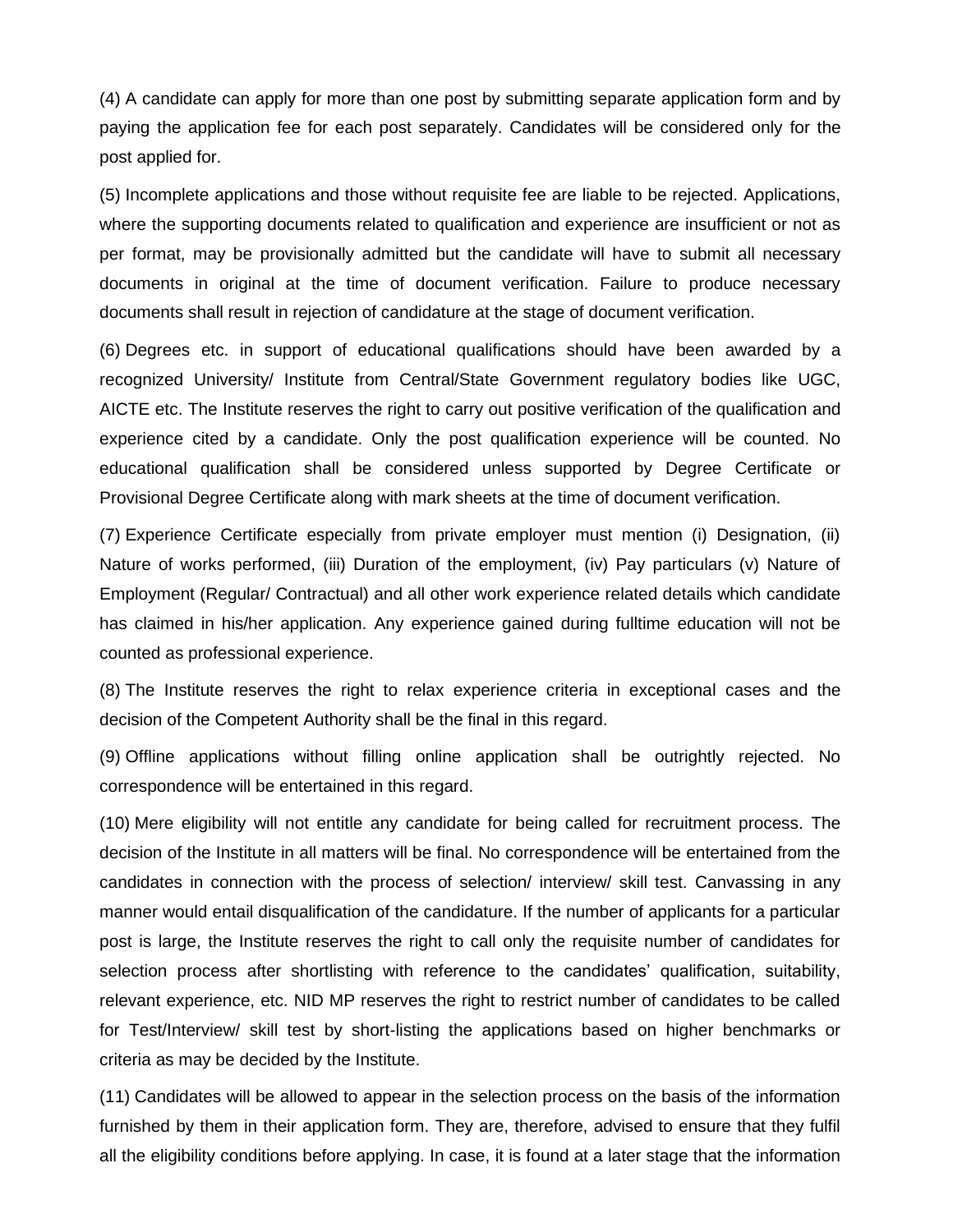furnished by the candidate is false or the candidate does not fulfil eligibility conditions the candidature of such a candidate will be cancelled and no correspondence in this regard will be entertained. Issuance of letter for the selection process will not confer any right for appointment.

(12) NID MP reserves the right to reject or accept the candidature of any candidate at any stage. The Institute also reserves the right to cancel the advertisement/ restrict/ increase/decrease the number of positions to be filled at any time, if need arises, without issuing any further notice or assigning any reason thereof.

(13) NID MP reserves the right to extend the closing date for receipt of applications and also reserves the right to postpone/cancel the recruitment exercise for any/all the posts at any stage. The Institute reserves the right, not to fill the posts herein advertised in case of no availability of suitable candidates.

(14) In case of any inadvertent mistake/error in the process of selection which may be detected at any stage even after the issue of offer of appointment, NID MP reserves the right to withdraw/ cancel/ modify any communication made to the candidate.

(15) In case after appointment, any information given/declaration by the candidate is found to be false or if the candidate has willfully suppressed any material information relevant to the appointment, he/she will be liable to be removed from the service and any action taken as deemed fit by the appointing authority.

(16) Candidates must be in sound health. If selected, they must be prepared to undergo such medical examination and satisfy such medical authority as Institute may require before joining NID MP service as per the Government of India norms.

**(17) The appointment on contract basis will be initially for a period of one year, extendable further up to a total engagement period of maximum 3 years, on yearly basis and as per the requirements of the Institute and satisfactory performance by the selected candidate(s). However, the candidate will not confer any right to claim absorption in regular establishment of the Institute.**

(18) On the day of joining, the Consolidated pay for the selected candidates on contract will be fixed based on the applicable rates of Dearness Allowance, as applicable to regular employees of the Institute. The consolidated pay, so fixed, will not be revised upwards during the tenure of initial year. The applicable taxes will be deducted from the monthly payable remuneration.

(19) The Candidates selected on Contract for various positions will only be paid the remuneration specified above, during the tenure of the contract of initial year. Thereafter, a revision in consolidated pay may be considered, based on the performance, as per annual increment and increased dearness allowance for the second and third year, if tenure of the contract is extended.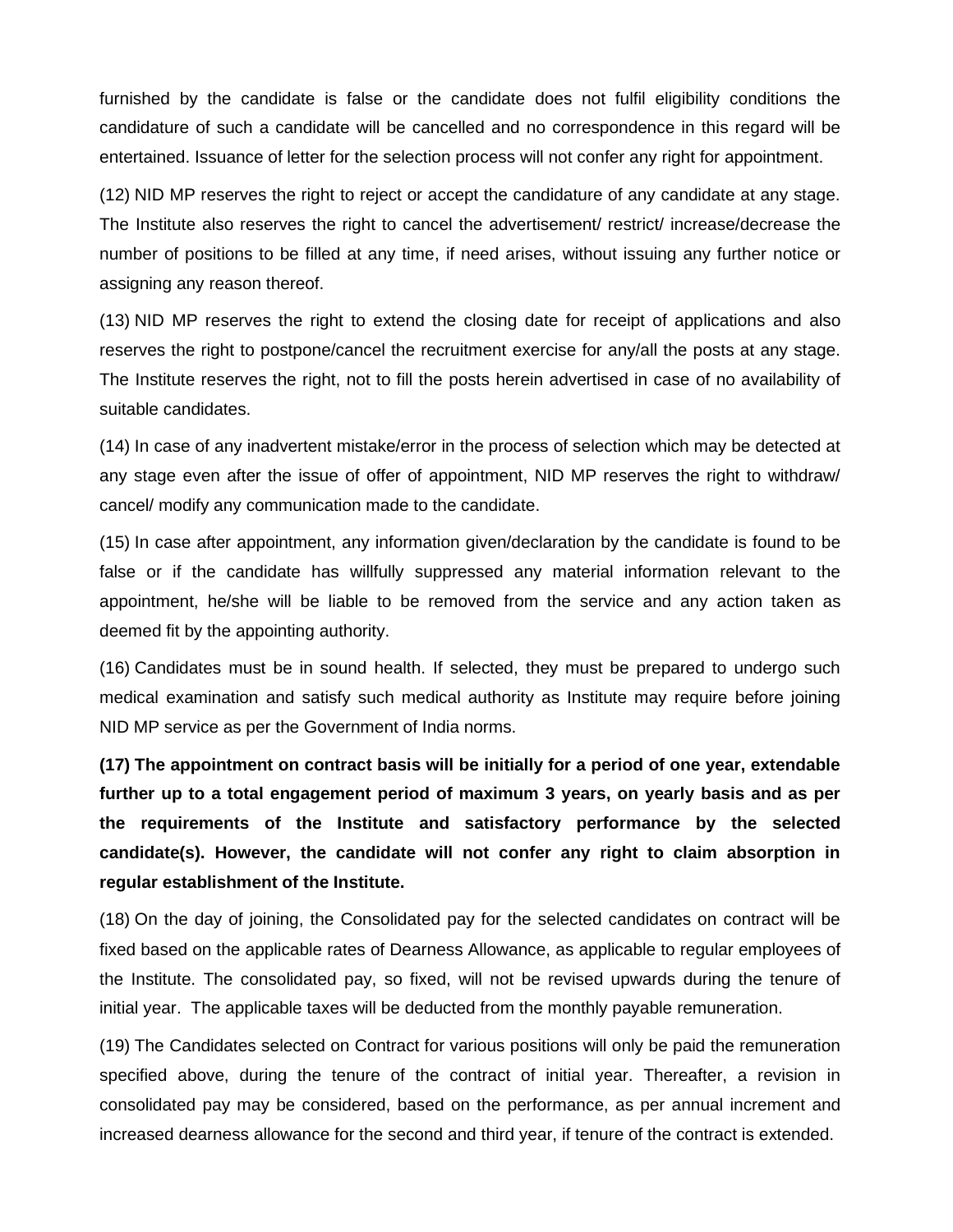(20) The person appointed on contract shall be entitled to avail casual leave of 8 days in a year on pro-rata basis during the contract period. Two Restricted Holidays shall also be allowed. Leave can't be carried forward or accumulated to the next year. No leave encashment for un-availed leave is allowed during the contract or on resignation or termination of contract. No other type of leave would be admissible.

(21) Weekly off on Saturday & Sunday and other public holidays would be admissible.

(22) Working hours/days and off will be the same as applicable for regular employees of the Institute.

(23) No other allowances/ perks and benefits like medical, NPS, LTC, Gratuity shall be admissible to the person selected on contract positions, except those benefits that are clearly mentioned in this notification.

(24) All information submitted in the application will be verified with original documents at the time of verification of documents. If any information provided by the candidate is found to be false or incorrect or not in conformity with the eligibility criteria, then his/her candidature is liable to be rejected/cancelled at any stage of the recruitment process.

(25) Police verification of the individual shall be done as per the latest instructions issued by the Govt of India. ln case the police verification is received as negative, the contract of the individual shall cease to exist with immediate effect without any notice.

(26) The Institute can terminate the Contract at any time without prior notice and without providing any reason for it. However, in the normal course it will provide one month's notice to the individual or one month's pay in lieu of one month notice. The individual can also seek for termination of the contract upon giving one month's notice to the Institute.

(27) All modification/amendment shall be displayed on NID MP official website only at www.nidmp.ac.in under career section. Therefore, candidates are requested to check the website for modifications/ amendment, if any, before appearing for selection process.

(28) Once applied, the applicants are advised to check the NID MP official website as well as their own registered e-mail regularly for any updates. Any Corrigendum/Addendum pertaining to the advertisement and further correspondence will be published on NID MP official website only.

(29) All the appointments are for full time commitment and subject to verification of caste certificates, credentials, academic qualifications, experience, conduct, medical fitness followed by police verification of the selected candidates. During the period of Institute service, if NID MP, on its verification, finds any discrepancy in the claims made by the candidate, besides departmental proceedings, suitable legal action shall also be initiated as per Government of India Rules.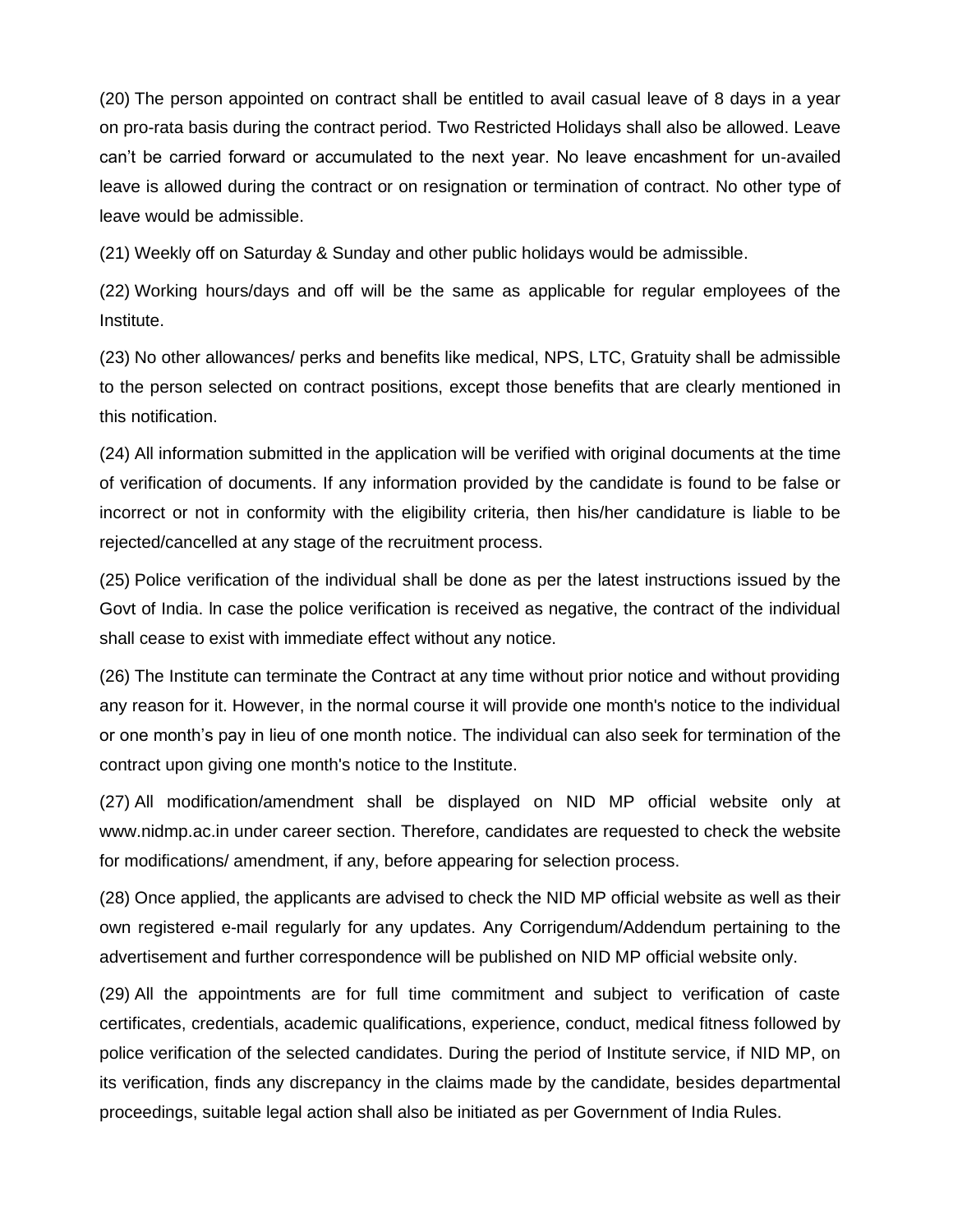(30) Appointed candidates shall not be eligible for any retirement benefits after the end of Contractual tenure of the post.

(31) Institute reserves the right to conduct Written Test, Skill Test, Group Discussion, Presentation, Teaching Demonstration, Interview etc. (one or more of these methods) as considered appropriate for shortlisting and selection, either in person or online. No TA/DA will be paid for appearing in the Selection Process. List of eligible/shortlisted candidates for participating in various stages of the selection process will be displayed only on NID MP website. No separate communication/intimation in this regard shall be made by the Institute. All other communications in regard with recruitment will be made by email only.

(32) The skill test/Group Discussion/presentation for group B and C positions shall be qualifying in nature and merit list will be prepared based on performance in written test only.

(33) NID MP will retain data of online applications received from non-shortlisted candidates only for a period of six months after completion of recruitment process i.e. the issuance of offer letter to the selected candidate. Thereafter, No RTI on the subject shall be entertained.

(34) Candidates will be allowed to appear in the selection process on the basis of the information furnished by them in their application form. They are, therefore, advised to ensure that they fulfill all the eligibility conditions before applying. In case, it is found at a later stage that the information furnished by the candidate is false or the candidate does not fulfill eligibility conditions, the candidature of such a candidate will be cancelled and no correspondence in this regard will be entertained. Issuance of letter for the selection process will not confer any right for appointment.

(35) NID MP strives to have a workforce which also reflects gender balance and hence, female candidates are especially encouraged to apply without paying any application fees.

(36) Details of posts that have been identified as "suitable" for persons with disabilities (PwD) are given in Annexure I.

(37) The institute will further inform about the syllabus and methodology of conduct of Written Test, Skill Test, Group Discussion, Presentation, Demonstration etc. (as applicable) to be held for each post for those candidates, who fulfill all requirements given in the advertisement, through a notice in "career" section of NID MP website.

- (38) **Persons serving in Government/ Semi-Government/ Autonomous Bodies/ Statutory Bodies/ PSUs/ PSBs, applying for the post on Direct Recruitment basis, shall forward a printed copy of the application through proper channel after filling up the online application form**.
	- (i) The last date of for submission of physical copies of application form may please be noted as **15.11.2021** for those candidates, who are serving in Government/ Semi-Government/ Autonomous Bodies/ Statutory Bodies/ PSUs/ PSBs and have applied in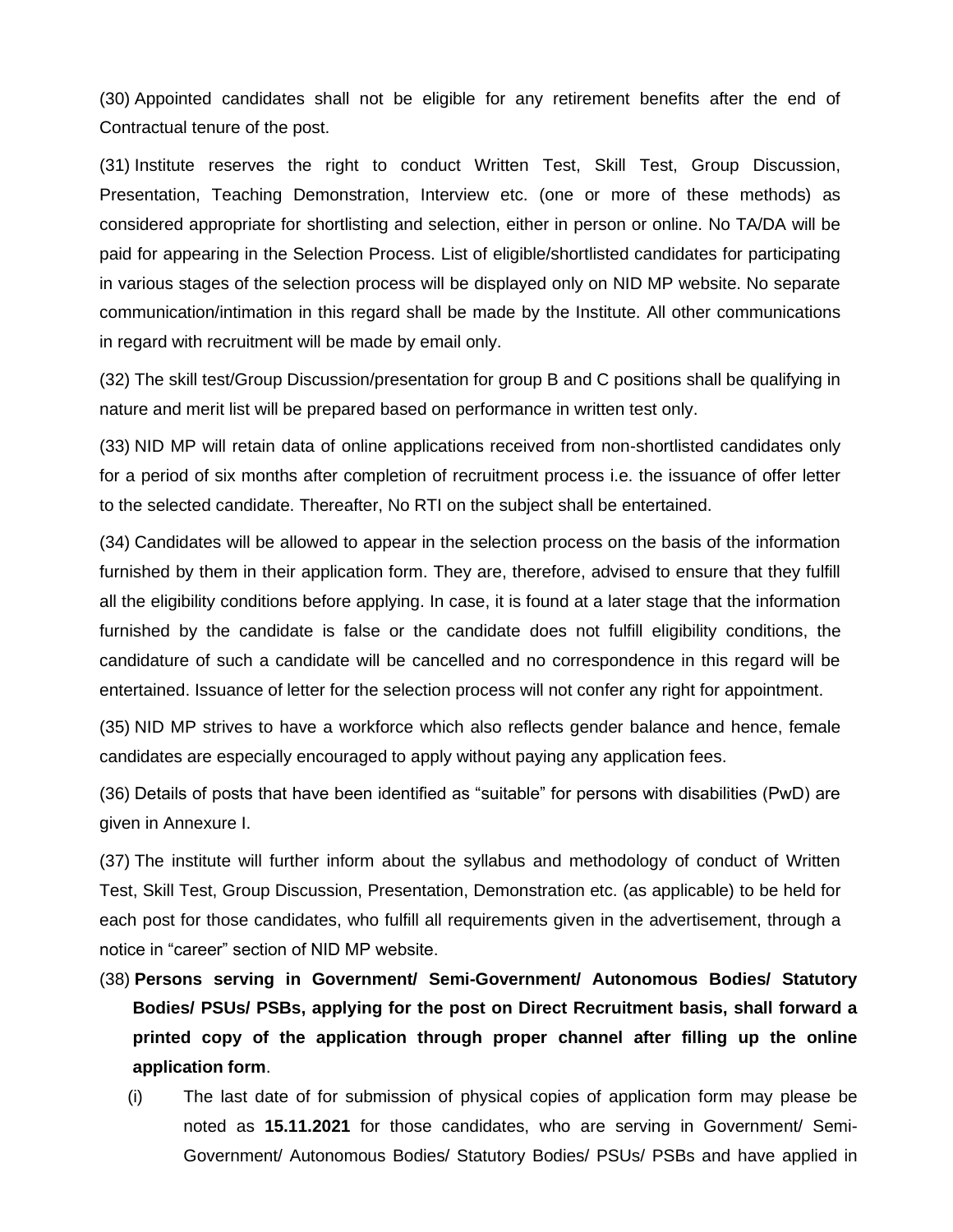response to the above-mentioned advertisement by submitting online application by the due date.

(ii) The said Physical copies of application forms received after 15.11.2021 shall not be considered. The Institute shall not be responsible for postal delay, if any. Envelope containing application from should be superscribed **as "APPLICATION FOR THE POST** 

**OF \_\_\_\_\_\_\_\_\_\_\_\_\_\_\_\_\_\_\_\_\_\_\_\_\_" to The Administrative Officer,**

**Establishment Section, National Institute of Design, Madhya Pradesh Village- Acharpura, Eint Khedi, Bhopal Distt. - Bhopal, State -Madhya Pradesh, Pin- 462038**

(39) Any legal proceedings in respect of any matter of claim or dispute arising out of this advertisement can be instituted in Bhopal and courts/ Tribunals/ forums at Bhopal only shall have sole and exclusive jurisdiction to try any such cause/disputes.

## **V. Documents/ Certificate to be produced at the time of selection process:**

(1) Following documents/certificates, in original along with one set of photocopy, are required to be brought along with a printout of the Online Recruitment Application and receipt/proof of online Application Fee deposited in bank, at the time of appearing in the selection process, failing which the candidature will be summarily rejected and candidate will be debarred from participation in the further selection process:

- a) Matriculation/10th Standard or equivalent certificate indicating date of birth, or mark sheet of Matriculation/10th Standard or equivalent issued by Central/State Board indicating date of Birth in support of their claim of age. Where date of birth is not available in certificate/mark sheets issued by concerned Educational Boards, School leaving certificate indicating date of Birth will be considered.
- b) Higher Secondary / Class Xll (or equivalent) board marksheet and passing certificate.
- c) Degree/Diploma Certificate(s), as applicable, along with marksheets pertaining to all the academic years as proof of educational qualification claimed.
- d) The Caste/Tribe/Community certificates in the proforma prescribed and issued by the DOPT, Govt. of India vide letter no.F.No.36028/1/2014-Estt. (Res.) dated 3rd September, 2015 will only be accepted as sufficient proof in support of a candidate's claim to belong to Schedule Caste/ Schedule Tribe/ Other Backward Class. The SC and ST certificates must be produced in the prescribed proforma **(ANNEXURE-II [A]).**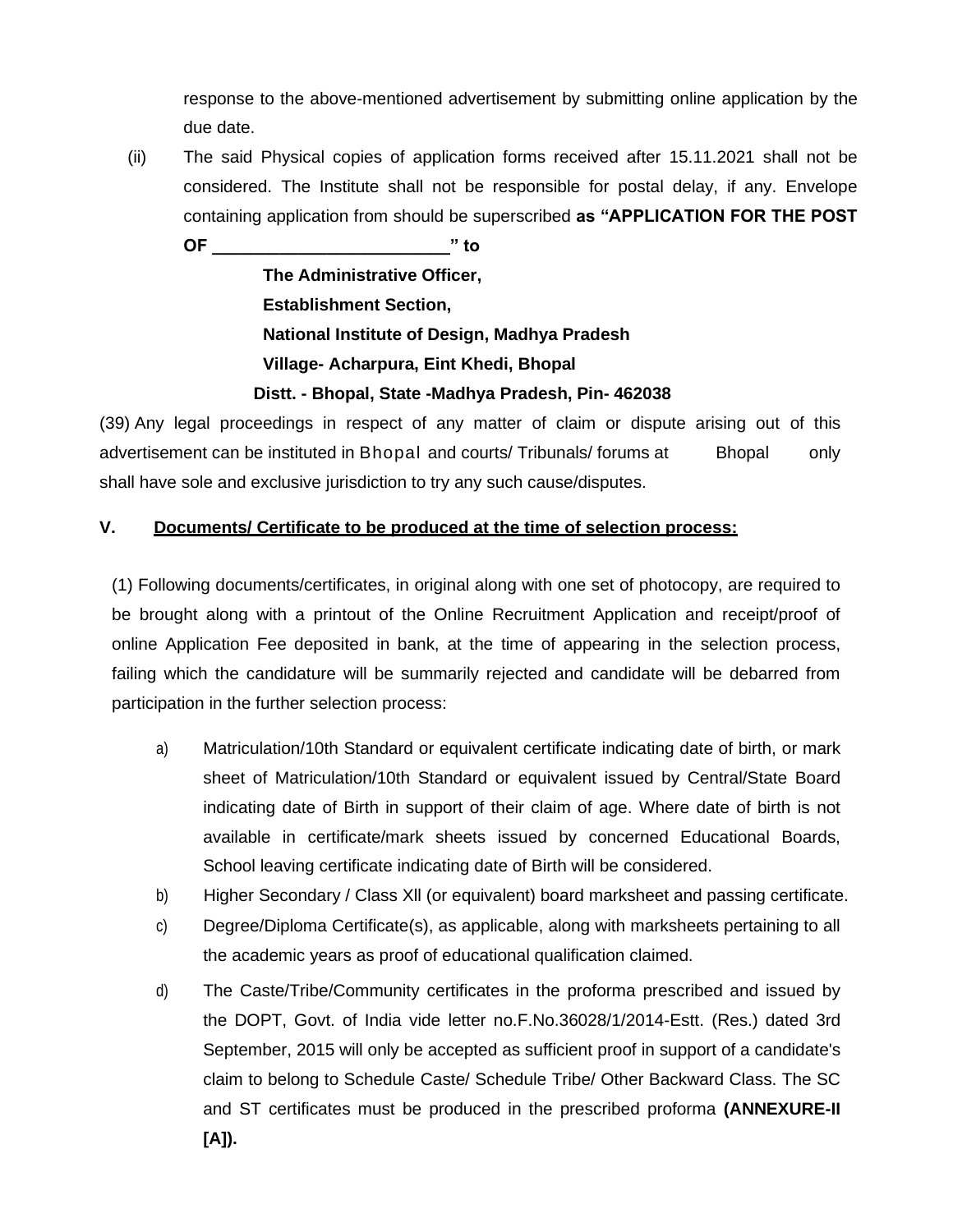Relevant Caste/Tribe/Community certificates are required to be submitted with duly completed application form. No other certificate will be accepted as a sufficient proof.

The caste of the candidate must be in the State-wise Central list of SCs given at ["http://socialjustice.nic.in/UserView/PrintUserView?mid=76750"](http://socialjustice.nic.in/UserView/PrintUserView?mid=76750) or ["http://www.socialjustice.nic.in/UserView/index?mid=76750"](http://www.socialjustice.nic.in/UserView/index?mid=76750)

The caste of the candidate must be in the State-wise Central list of STs given at "https://tribal.nic.in/ST/LatestListofScheduledtribes.pdf"

- e) OBC Non-Creamy Layer certificate should clearly mention that the candidate belongs to non-creamy layer and the caste of the candidate must be in the State-wise Central list of OBCs given at www.ncbc.nic.in/User\_Panel/CentralListStateView.aspx. The OBC certificate must be produced in the prescribed proforma **(ANNEXURE-II [B]).**
- f) EWS certificate issued on or after  $\frac{1st}{\Delta}$  April, 2019 shall be considered for reservation under EWS category, whose family has gross annual income below Rs. 8.00 Iakh (Rupees Eight Lakh only) for the financial year prior to the year of application. Also, persons whose family owns or possesses any of the assets as mentioned in DOPT, Govt. of India OM No.36039/1/2019-Estt (Res) dated 31st January, 2019 shall also be excluded from being identified as EWS, irrespective of the family income. The EWS certificate must be produced in the prescribed proforma **(Annexure-II[C]).**Certificate to be rendered by PwD is placed as **Annexure II (D)**.
- g) Prescribed format of certificates to be submitted by Ex-Servicemen and serving Armed Forces Personnel is placed at **Annexure II (E).**
- h) Photo identity card (issued by govt. agency).
- i) NOC and experience Certificate(s) from the Head(s) of Organization(s) for the entire experience claimed, clearly mentioning the duration of employment (date, month & year) indicating the basic pay, Grade Pay (GP)/Pay Matrix Level and consolidated pay. The certificate(s) should also mention the nature of duties performed/experience obtained in the post(s) with duration(s).
- j) Participation certificate in sports and other activities, if applicable.
- k) Degree as referred above should have been awarded by a recognized University/ Institute.
- l) Any other relevant documents in support of the entries filled in application form,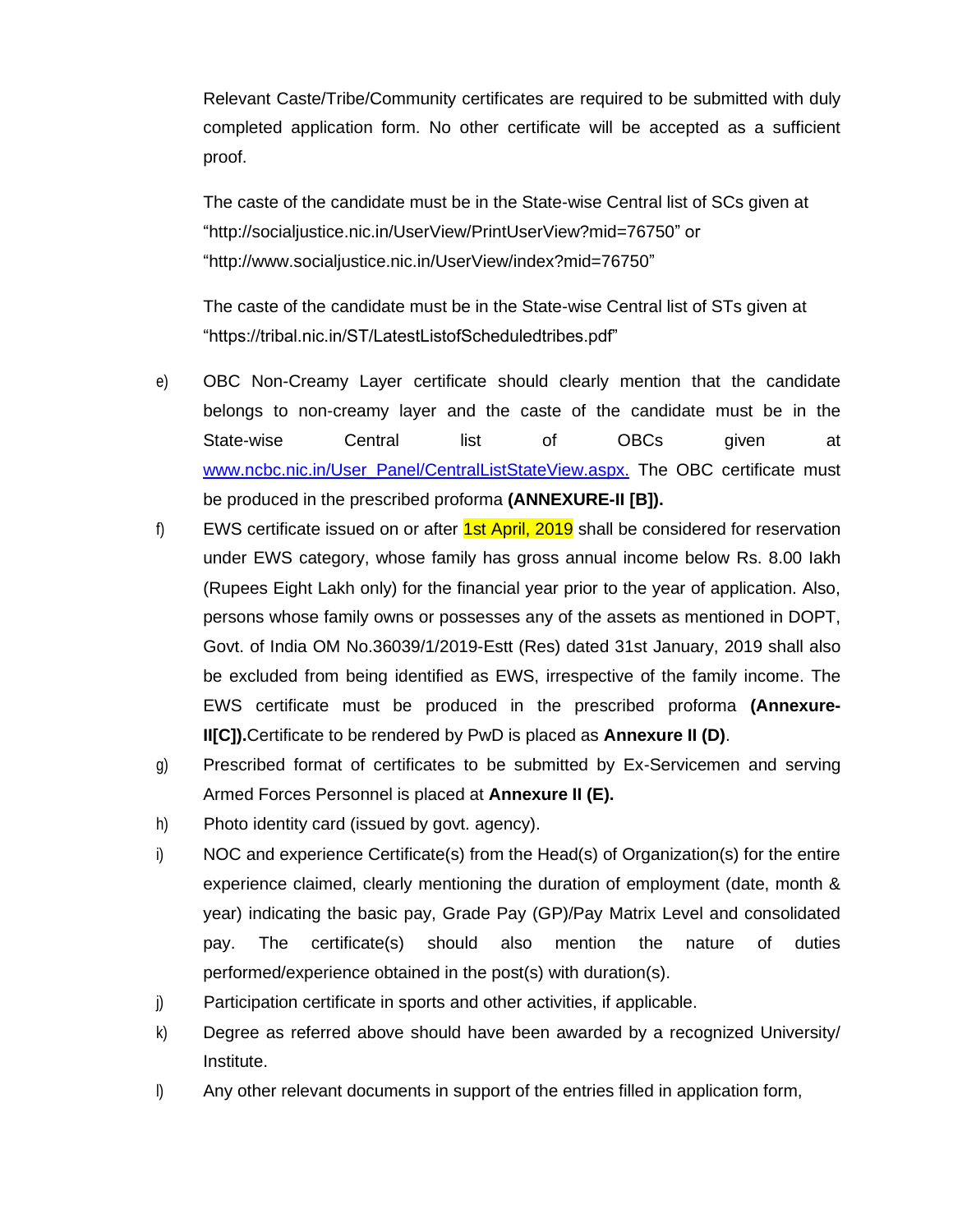**Note:** Date of birth mentioned in Online Recruitment Application is final. No subsequent request for change of date of birth will be considered or granted. Certificate other than the prescribed format will not be accepted.

#### **VI. How to apply:**

- (1) Candidates are required to apply online only on the online recruitment portal of the Institute website: **[www.nidmp.ac.in](http://www.mnnit.ac.in/)** from **04.10.2021 to 04.11.2021 upto 5:30 p.m.**
- (2) Candidates may click on the online application link available on Institute website for registration after reading the instructions carefully and fill-in the online application form giving accurate information.
- (3) After registration, candidates will have to pay the application fee through "SBI I-Collect" and get the printout of fee receipt generated by "SBI I-Collect". SC, ST, PwD, ESM, and Women candidates are exempted from payment of application fee.
- **(4) After the payment of application fee, the candidate will have to fill the application form through online application link available on Institute website. If the online application is not successfully completed, candidate is required to register again. Candidates after successful submission of online application must keep a copy of the finally submitted online application, which they will be required to produce as and when asked for during the selection process.**
- (5) Incomplete applications/ applications received through any other mode will not be accepted and summarily rejected.
- (6) Once the application is filled and submitted successfully, no request for change in any data entered by the candidate will be entertained. Candidates will have to apply afresh for the post.
- (7) While applying online, candidates need to upload the scanned copy of their recent passport size colour photograph & signature. Scanned copies of all certificates of educational qualifications and age proof, caste certificate, ex-servicemen certificate, etc are to be uploaded in PDF format. Candidates called for selection process will be required to produce their original certificates and other relevant documents as mentioned in the online application form.
- (8) NID MP will not be responsible for any candidate for not being able to submit his/her online application within the last date on account of system error or any other reasons. After submission of form, payment gateway will be open for payment of fee, if applicable (payment of fee not applicable for SC/ST/PwD/ESM and Women candidates). Follow the instructions carefully for payment of fee. Applications without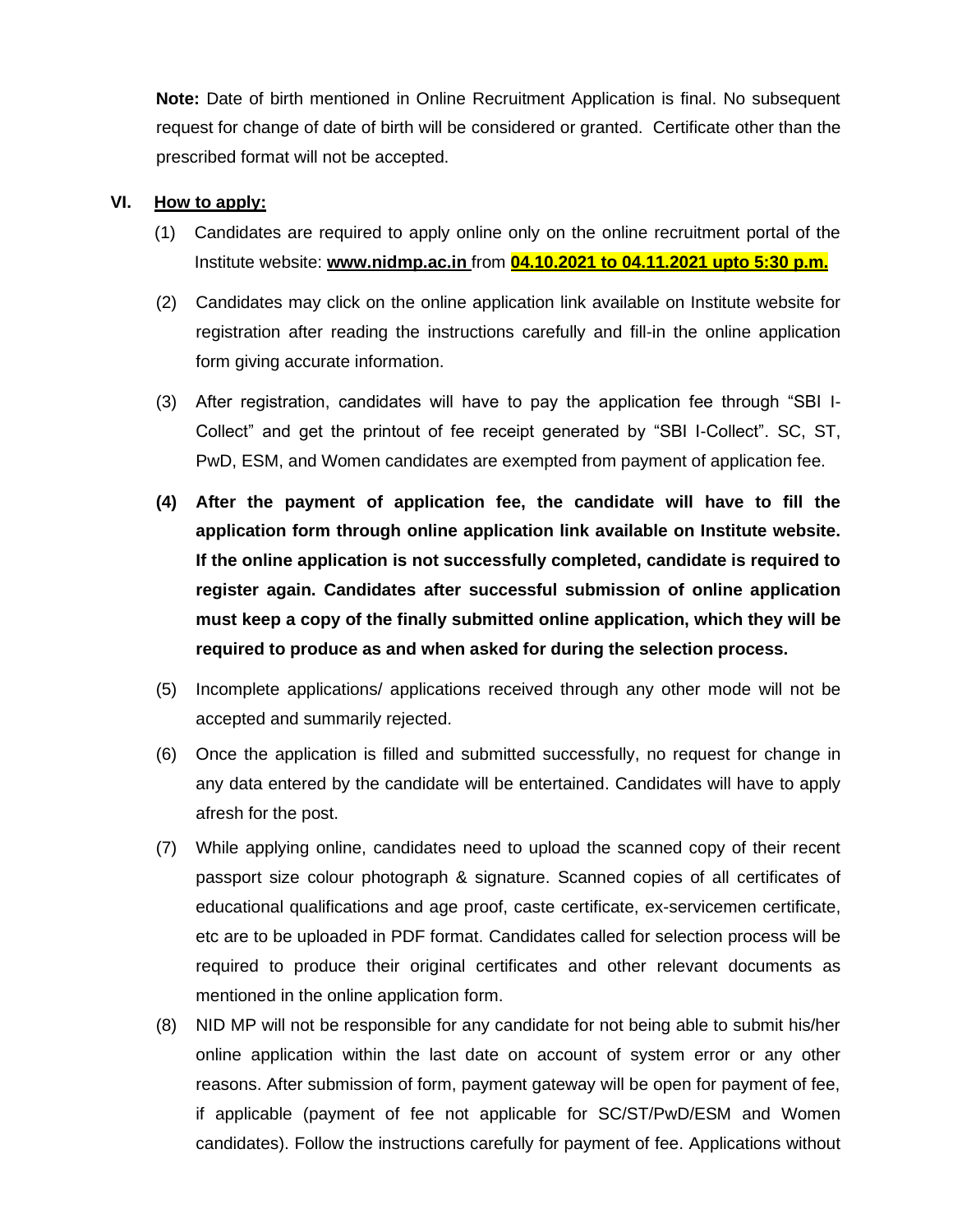payment of application fee will be an incomplete application and will be summarily rejected.

#### **VII. Important Dates:**

| Date of publication of detailed notification on Institute website. : 01.10.2021        |              |
|----------------------------------------------------------------------------------------|--------------|
| Opening date of online submission of application.                                      | : 04.10.2021 |
| Closing date of online submission of application                                       | : 04.11.2021 |
| Any difficulties relating to submission of online application may be informed to email |              |
| Id-career@nidmp.ac.in                                                                  |              |

#### **VIII. Checklist:**

- (1)Whether all details in online application form have been filled up correctly?
- (2) Whether recent Passport Size Photograph uploaded?
- (3) Whether applicable application fee, if applicable, paid?
- (4) Whether certificates of essential qualification uploaded?
- (5) Whether caste/category certificate, if applicable, uploaded?
- (6) Whether Ex-servicemen certificate, if applicable, uploaded?
- (7) Whether NOC from present employer, if applicable, uploaded?
- (8) Whether relevant experience Certificate having requisite information as specified in this advertisement , if applicable, uploaded?
- (9) Whether a PDF copy of the finally submitted online applications has been stored for producing the same during the selection process, if called for the same.

**REGISTRAR**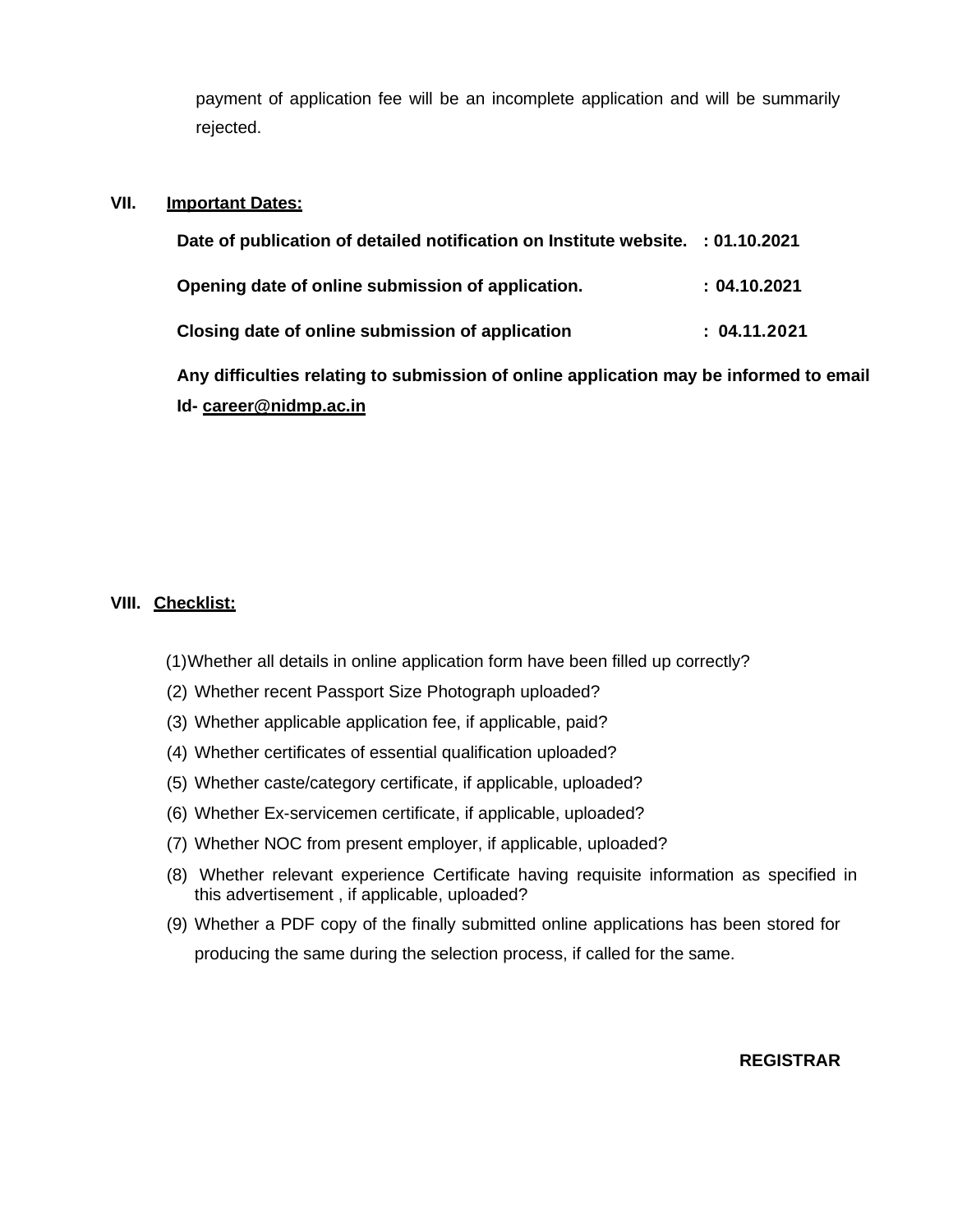## **RECRUITMENT FOR VARIOUS TECHNICAL POSITIONS IN NID MP**

## **Recruitment for Associate Senior Technical Instructor**

|  | 1. Name of Post                   |     |     | <b>Associate Senior Technical Instructor</b> |                                                                                                                                                                                                                                      |  |  |  |
|--|-----------------------------------|-----|-----|----------------------------------------------|--------------------------------------------------------------------------------------------------------------------------------------------------------------------------------------------------------------------------------------|--|--|--|
|  | 2. No. of Posts                   |     |     | Two $(02)$ UR $-02$ {Contract}               |                                                                                                                                                                                                                                      |  |  |  |
|  | 3. Age                            |     | t   |                                              | Not exceeding 35 years as on date of closure of application                                                                                                                                                                          |  |  |  |
|  |                                   |     |     |                                              | Age relaxation admissible as per Govt of India Rules                                                                                                                                                                                 |  |  |  |
|  | 4. Educational                    |     |     | <b>Essential:</b>                            |                                                                                                                                                                                                                                      |  |  |  |
|  | Qualification/<br>Experience      |     |     | i)                                           | A Degree or Diploma in the relevant subject from a<br>recognized institution.                                                                                                                                                        |  |  |  |
|  |                                   |     |     |                                              | <b>Work Experience:</b> Four years in case of Degree holder or six<br>years in case of Diploma holder in the relevant field.                                                                                                         |  |  |  |
|  |                                   |     |     | Desirable:-                                  |                                                                                                                                                                                                                                      |  |  |  |
|  |                                   |     |     |                                              | Should be able to converse in English.                                                                                                                                                                                               |  |  |  |
|  |                                   |     |     | Working knowledge of relevant software.      |                                                                                                                                                                                                                                      |  |  |  |
|  |                                   |     |     | <b>Specialization:</b>                       |                                                                                                                                                                                                                                      |  |  |  |
|  |                                   |     |     |                                              | Knowledge and expertise in any of the following field:-                                                                                                                                                                              |  |  |  |
|  |                                   |     |     | $1 -$                                        | Woodworking, Joinery and Furniture making expert                                                                                                                                                                                     |  |  |  |
|  |                                   |     |     | $2 -$                                        | <b>Motion Graphics</b>                                                                                                                                                                                                               |  |  |  |
|  | <b>Job Profile</b><br>(Indicative | but | not | $1 -$                                        | Conduct practical technical trainings and demonstrations<br>for students.                                                                                                                                                            |  |  |  |
|  | exhaustive)                       |     |     | 2.                                           | Monitor the training of students in the designated<br>workshop, lab, studio of the Institute.                                                                                                                                        |  |  |  |
|  |                                   |     |     | 3.                                           | Maintaining the academic record of students in workshop,<br>lab, studio.                                                                                                                                                             |  |  |  |
|  |                                   |     |     | 4.                                           | To ensure timely procurement and availability of various<br>machines, equipment and consumables required in the<br>workshops/lab/studio as per the curriculum.                                                                       |  |  |  |
|  |                                   |     |     | 5.                                           | To<br>timely<br>maintenance<br>various<br>ensure<br>Οf<br>machines/equipment available in LAB/Workshop /Studio<br>so that all the machines and equipment in the workshop/<br>lab/ studio are kept in working order and Log books are |  |  |  |

maintained.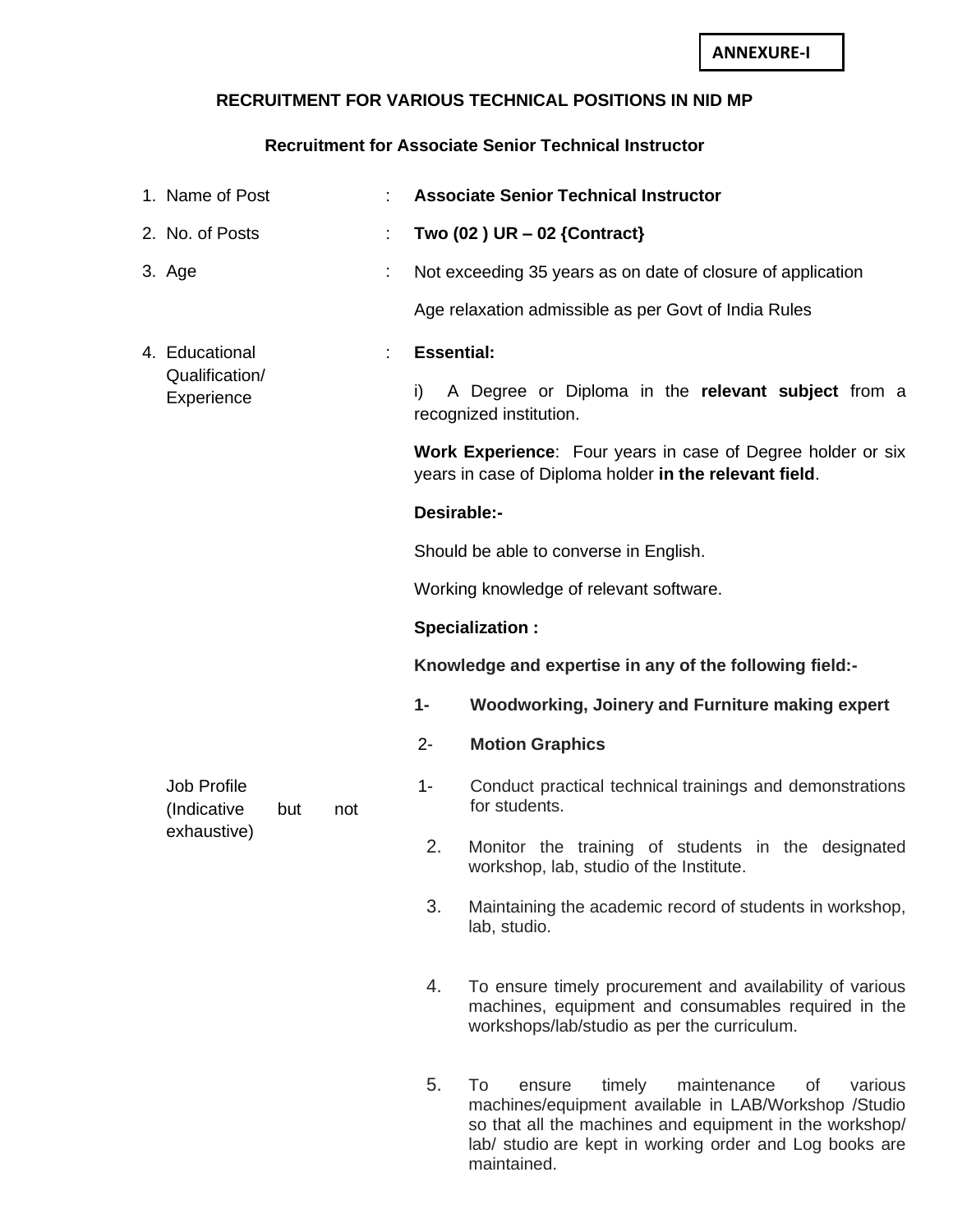- 6. Arrange for the training of workshop staff as per requirement of the curriculum.
- 7. Liaison with the industry for the practical/ industrial training of the students.
- 8. Any other responsibilities ancillary and supplement with the Job profile of the position.
- 9. Any other tasks and responsibilities as may be assigned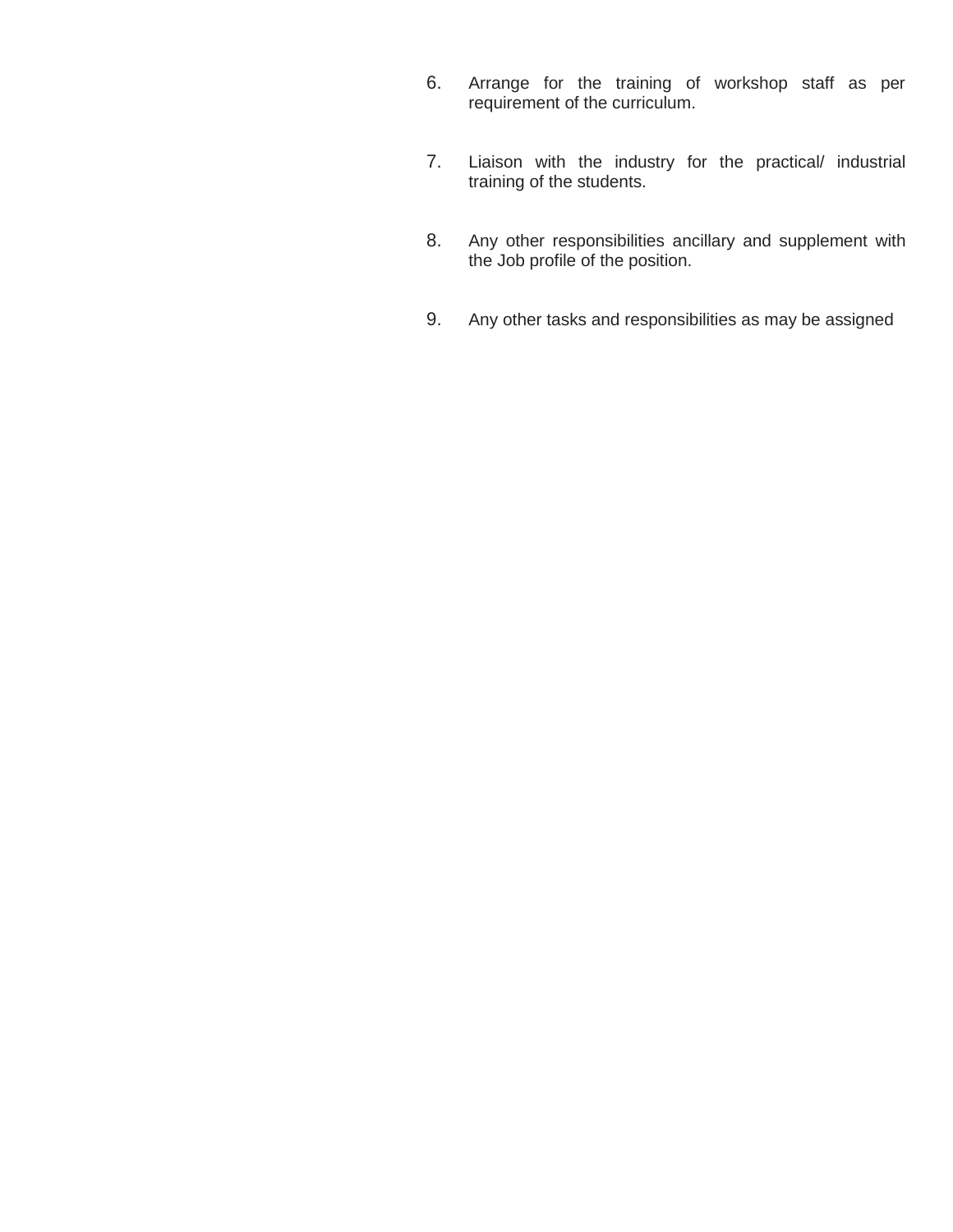## **Recruitment for Associate Senior Design Instructor**

| 1. Name of Post              |    | <b>Associate Senior Design Instructor</b>                                                                             |
|------------------------------|----|-----------------------------------------------------------------------------------------------------------------------|
| 2. No. of Posts              | t. | One $(01)$ UR $-01$ {Contract}                                                                                        |
| 3. Age                       | ÷  | Not exceeding 35 years as on date of closure of application                                                           |
|                              |    | Age relaxation admissible as per Govt of India Rules                                                                  |
| 4. Educational               |    | <b>Essential:</b>                                                                                                     |
| Qualification/<br>Experience |    | i) A Degree or Diploma in the relevant discipline/ subject from<br>a recognized institution.                          |
|                              |    | Work Experience: Four years in case of Degree holder or six<br>years in case of Diploma holder in the relevant field. |
|                              |    | Desirable:-                                                                                                           |
|                              |    | Should be able to converse in English.                                                                                |
|                              |    | Working knowledge of relevant software.                                                                               |
|                              |    | Specialization :                                                                                                      |
|                              |    | Knowledge and expertise in Photography                                                                                |
|                              |    |                                                                                                                       |
|                              |    |                                                                                                                       |

| Job Profile  |     |     |  |
|--------------|-----|-----|--|
| (Indicative) | but | not |  |
| exhaustive)  |     |     |  |

- 1. Conduct practical technical trainings and demonstrations for students.
- 2. Monitor the training of students in the designated workshop, lab, studio of the Institute.
- 3. Maintaining the academic record of students in workshop, lab, studio.
- 4. To ensure timely procurement and availability of various machines, equipment and consumables required in the workshops/lab/studio as per the curriculum.
- 5. To ensure timely maintenance of various machines/equipment available in LAB/Workshop /Studio so that all the machines and equipment in the workshop/ lab/ studio are kept in working order and Log books are maintained.
- 6. Arrange for the training of workshop staff as per requirement of the curriculum.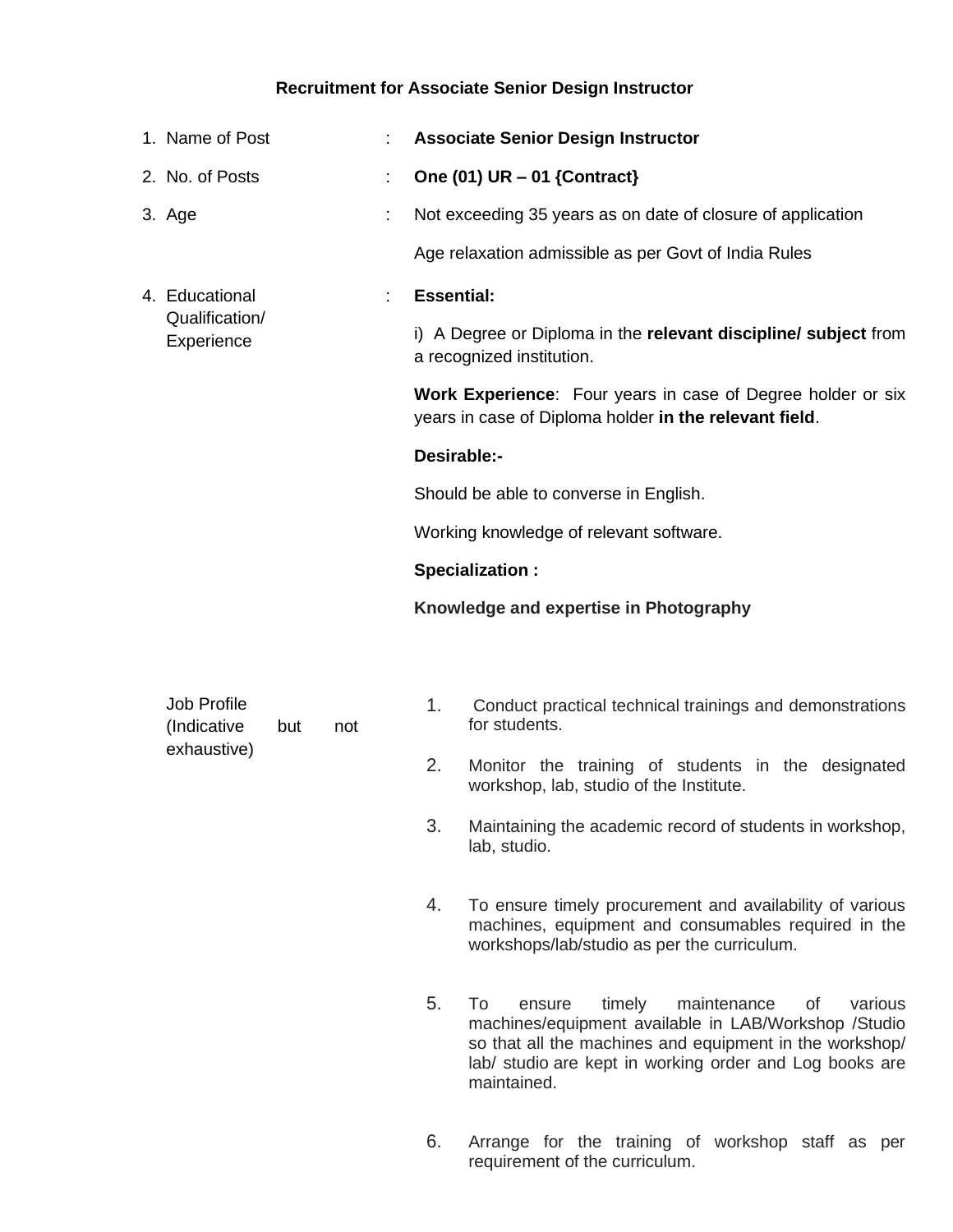- 7. Liaison with the industry for the practical/ industrial training of the students.
- 8. Any other responsibilities ancillary and supplement with the Job profile of the position.
- 9. Any other tasks and responsibilities as may be assigned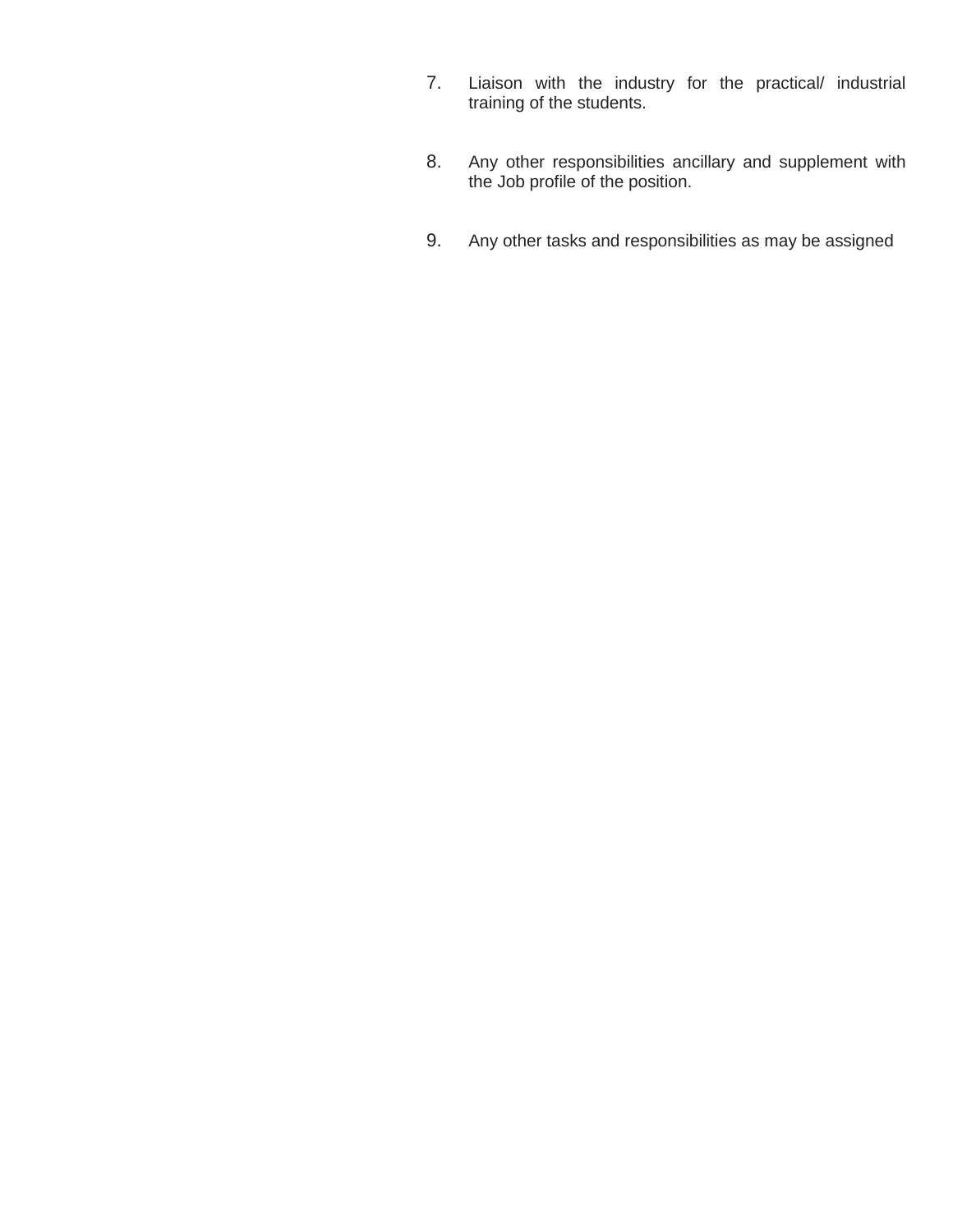## **Recruitment for Design Instructor**

| 1. | Name of Post                                    | Design Instructor                                                                                                                                                                                                                                                                                                                                                |
|----|-------------------------------------------------|------------------------------------------------------------------------------------------------------------------------------------------------------------------------------------------------------------------------------------------------------------------------------------------------------------------------------------------------------------------|
| 2. | No. of Posts                                    | One $(01)$ UR $-01$ {Contract}                                                                                                                                                                                                                                                                                                                                   |
| 3. | Age                                             | Not exceeding 35 years as on date of closure of application                                                                                                                                                                                                                                                                                                      |
|    |                                                 | Age relaxation admissible as per Govt of India Rules                                                                                                                                                                                                                                                                                                             |
| 4. | Educational Qualification/<br>Experience        | <b>Essential:</b><br>$\mathbb{R}^2$<br>3 years Diploma in relevant discipline/area/ subject from a<br>recognised institution.                                                                                                                                                                                                                                    |
|    |                                                 | <b>Experience:</b> Four years post qualification in the relevant<br>industry/educational institution,                                                                                                                                                                                                                                                            |
|    |                                                 | or                                                                                                                                                                                                                                                                                                                                                               |
|    |                                                 | A Degree in relevant area/ subject from a recognised<br>Institution with two years post qualification experience in the<br>relevant industry/ institution                                                                                                                                                                                                        |
|    |                                                 | Desirable:-                                                                                                                                                                                                                                                                                                                                                      |
|    |                                                 | (i) Should be able to converse in English                                                                                                                                                                                                                                                                                                                        |
|    |                                                 | (ii) Knowledge of relevant software.                                                                                                                                                                                                                                                                                                                             |
|    |                                                 | <b>Specialization:</b>                                                                                                                                                                                                                                                                                                                                           |
|    |                                                 | Knowledge and expertise in the following field:-                                                                                                                                                                                                                                                                                                                 |
|    |                                                 | IT for Industrial Design expert: 3D software Tools expert<br>(AutoCAD, Rhino, Solid works, Fusion 360, Siemens NX<br>CAM and CNC Software's Mastercam). Prototype and<br>model maker of CAD models of products and assembly<br>as per the industry standards. Drafting and Designing,<br>Simulation softwares for human factors and other UI/UX<br>requirements. |
| 5. | <b>Job Profile</b><br>(Indicative<br>but<br>not | Arrange the various machinery and equipment for the<br>1.<br>students training as per the curriculum.                                                                                                                                                                                                                                                            |
|    | exhaustive)                                     | Train the students as per the curriculum.<br>2.                                                                                                                                                                                                                                                                                                                  |
|    |                                                 | Develop understanding of Workshop/Lab practices<br>3.<br>amongst the students.                                                                                                                                                                                                                                                                                   |
|    |                                                 | Maintain the machinery and equipment in working order.<br>4.                                                                                                                                                                                                                                                                                                     |

5. Arrange the raw material required for the training well in time.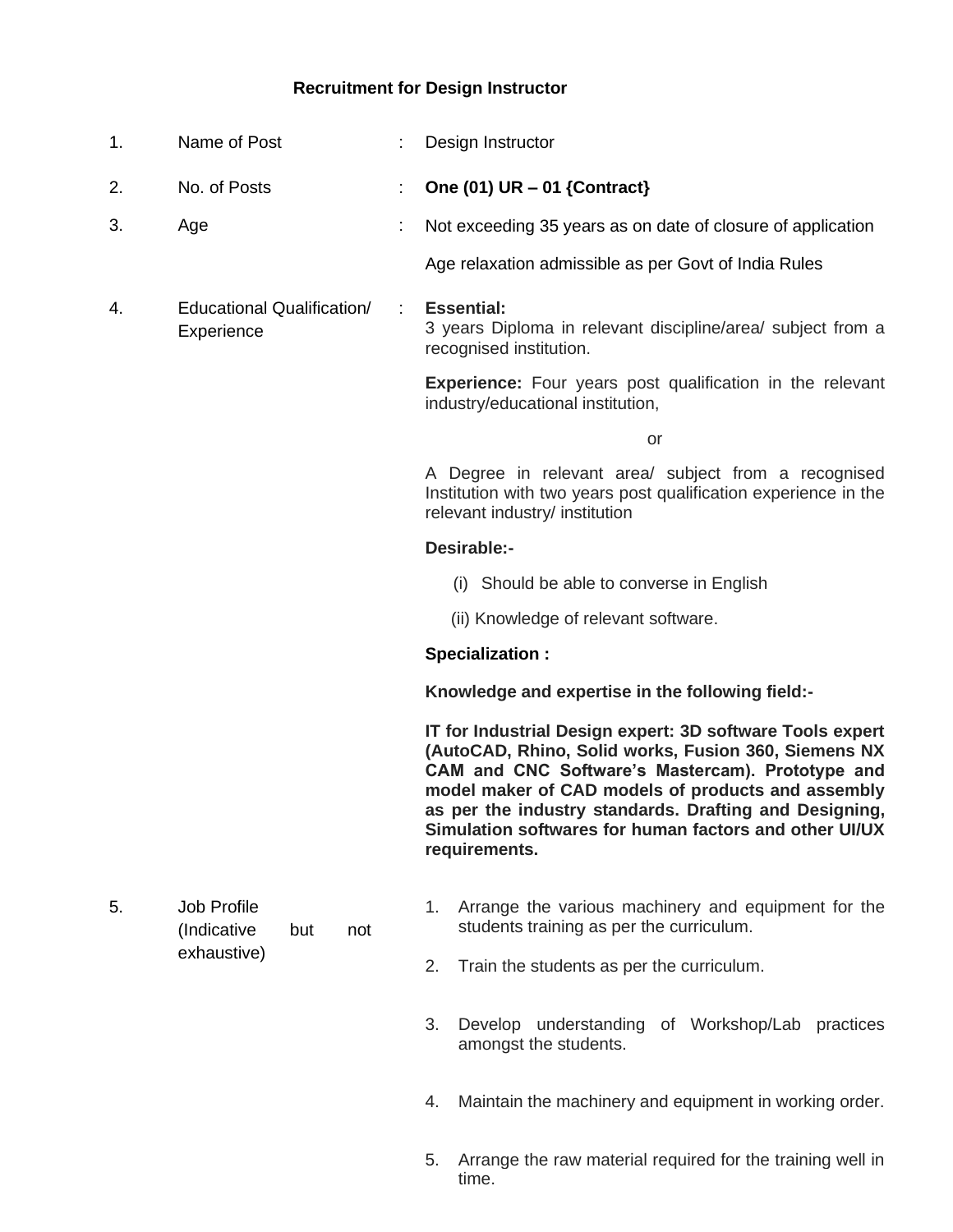- 6. Keep himself/ herself updated about the various developments in the related industry.
- 7. Assist the Associate Senior Technical Instructor/ Associate Sr. Design Instructor in development of the workshop/ lab/ studio.
- 8. To ensure timely maintenance of various machines/equipment available in LAB/Workshop /Studio so that all the machines and equipment in the workshop/ lab/ studio are kept in working order and Log books are maintained.
- 9. Any other responsibilities ancillary and supplement with the Job profile of the position.
- 10. Any other tasks and responsibilities as may be assigned.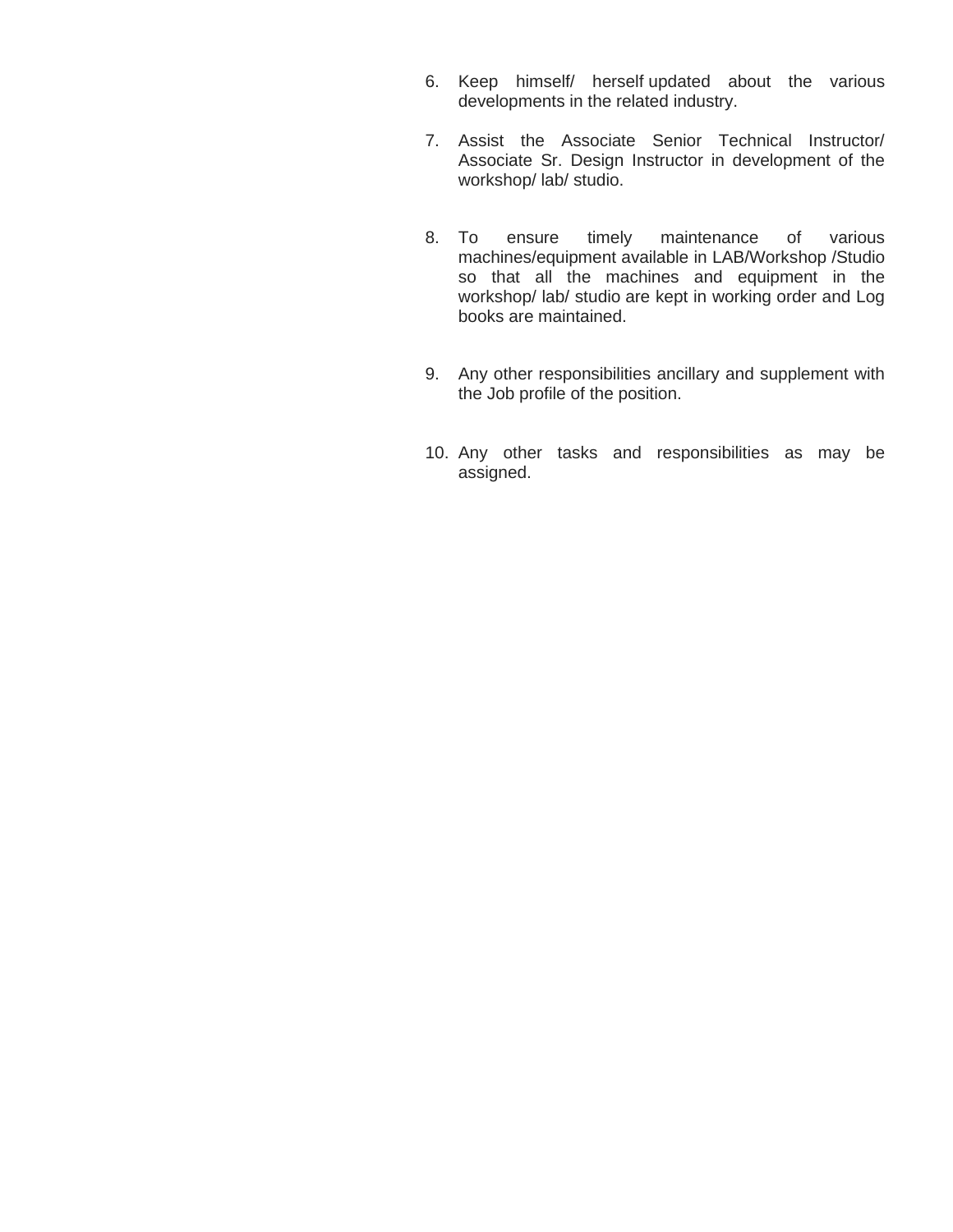## **Recruitment for Deputy Engineer (Electrical)**

- 1. Name of Post : Deputy Engineer (Electrical)
- 2. No. of Posts : **One (01) UR – 01 {On Contract}**
- 3. Age : Not exceeding 35 years as on date of closure of application
- 4. Educational Qualification :

**Essential:** A degree in Electrical Engineering from University/Institute of repute.

**Experience:** 3 years post qualification experience as Assistant Engineer (Electrical) in CPWD/PWD or in Govt organizations/autonomous bodies/PSUs/ reputed private industries.

**Desirable:** Experience of campus/ estate management in large residential educational institute.

- 5. Job Profile (Indicative only)
- 1. Handling and supervision of electrical/ electromechanical/ electrical and electronics installations / systems and other related jobs in buildings and residences.
- 2. Carry out basic system design, equipment specifications, engineering for procurement & construction, review of vendor drawing & data etc.
- 3. Carry out erection / installation, testing & commissioning including troubleshooting of HT & LT power distribution system, equipment like HT/LT motors, substation equipment.
- 4. Handling and supervision of start-up devices like VFDs, auto transformers, relay settings and relay coordination, GIS, earthing, lighting, area classifications, flameproof equipment etc.
- 5. Handling of CPP generation, transformers, switchgears, UPS, cables, industrial illumination system, HVAC, Fire Alarm & Communication.
- 6. Any other responsibilities ancillary and supplement with the Job profile of the position.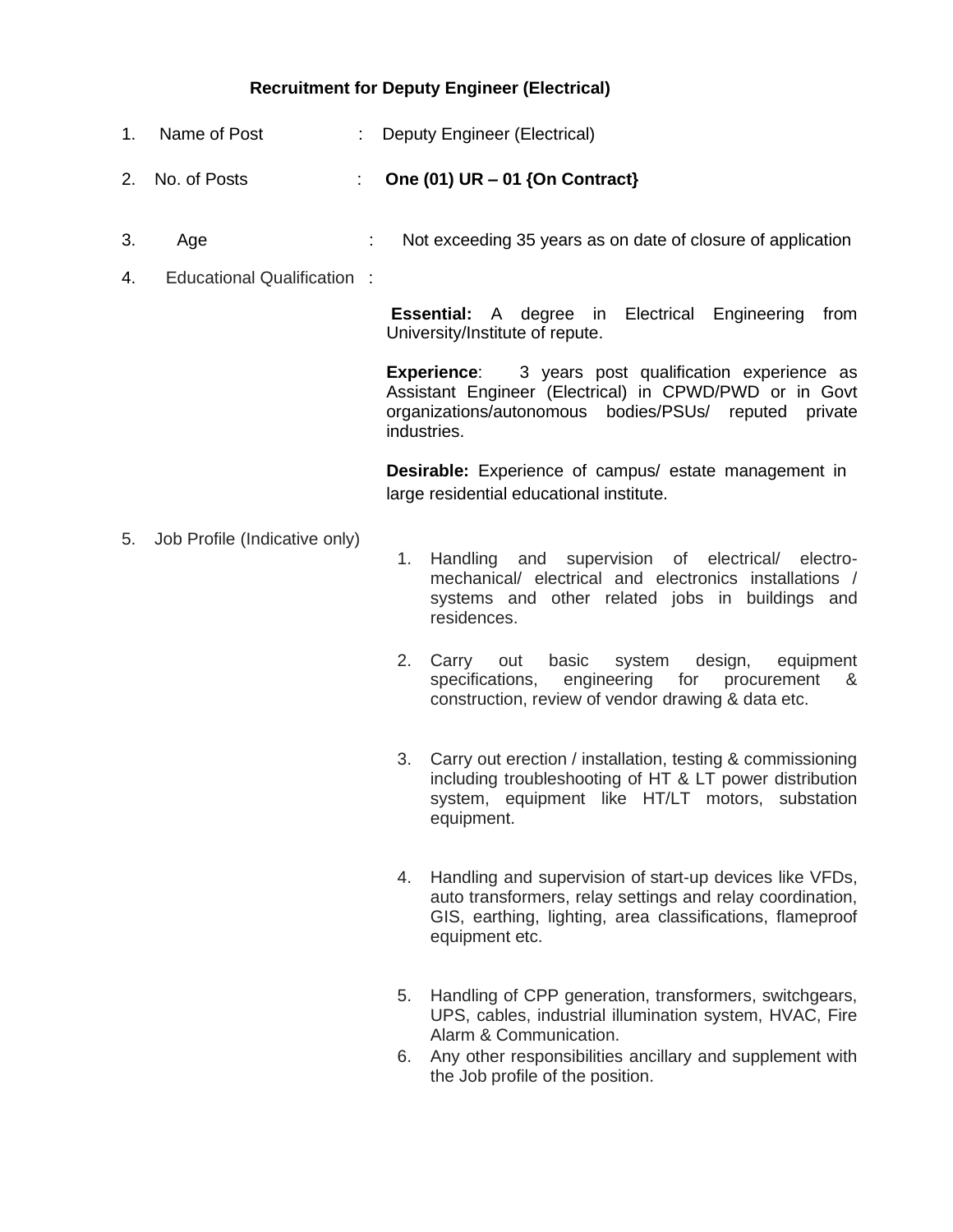## **Recruitment for Assistant Engineer (Civil)**

- 1. Name of Post : **Assistant Engineer (Civil)**
- 2. No. of Posts : **One (01) UR – 01 {On Contract}**
- 3. Age : Not exceeding 35 years as on date of closure of application
- 4. Educational Qualification :

**Essential:** A degree in Civil Engineering from University/Institute of repute

**Experience:** 3 years post qualification experience as Assistant Engineer (Civil) in CPWD/PWD or Gov. organization/autonomous bodies/PSU/ reputed private industries.

*<u>Oriental Contract Contract Contract Contract Contract Contract Contract Contract Contract Contract Contract Contract Contract Contract Contract Contract Contract Contract Contract Contract Contract Contract Contract Con*</u>

Diploma in Civil Engineering from an Institute recognized by Government

**Experience:** 5 years post qualification experience in civil construction and maintenance work of major project.

**Desirable:** Experience of campus/ estate management in large residential educational institute.

5. Job Profile (Indicative only)

1. Handling and supervision of civil structures such as equipment foundations, high rise columns, substation and control room, deep foundation & sumps, equipment foundations, pipe racks, control rooms, substations, office buildings, roads, underground piping, precast concrete works, pipe racks etc.

2. Carry out project execution including understanding of specifications, engineering drawings, basic design aspects, quality requirement during construction, carried out final checks.

3. Fabrication and erection of structures, erection of boiler structure, pressure parts, piping etc.

4. Handling and supervision of IS codes for lapping length of rebars, concrete workability & formwork.

5. Handling and supervision of piling, civil works for foundations, buildings including finishing works.

6. Ensure adherence to statutory safety requirements/ guidelines, Quantity/ Cost estimation for civil scope of works involved

7. Handle reconciliation statements, measurements, monthly bills based on measurements for Contractors Subcontractors etc. Any other responsibilities ancillary and supplement with the Job profile of the position.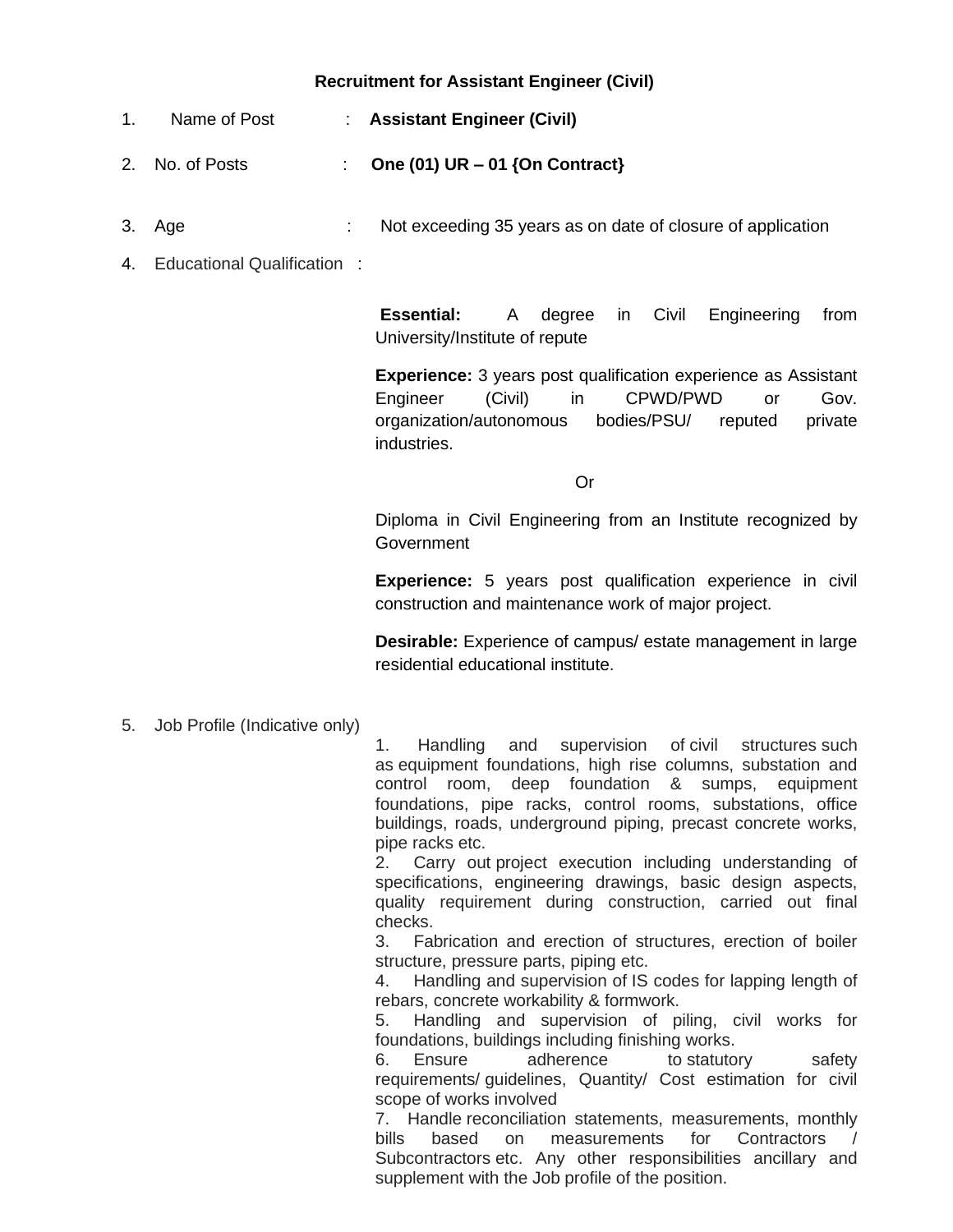## **Recruitment for Assistant Engineer (IT)**

- 1. Name of Post : **Assistant Engineer (IT)**
- 2. No. of Posts : **One (01) UR – 01 {Direct Recruitment / On Contract}**
- 3. Age : Not exceeding 35 years as on date of closure of application
- 4. Educational Qualification :

**Essential:** Degree in Computer Engineering or equivalent.

**Experience:** Two years post qualification in the industry/academic institution in the relevant field

**Desirable:** Post Graduation Diploma in Networking

**Specialization:**

**Knowledge and expertise in the following field:-**

**Knowledge of LAN, wireless networks, networking security systems and Investigating faults in the network. • Designing and implementing new network solutions and/or improving the efficiency of current networks. • Installing, configuring, and supporting network equipment including routers, servers, switches, WAN interfaces, DNS and DHCP etc. • Configuring firewalls, routing, and switching to maximise network efficiency and security. • Extensive knowledge of computer hardware systems. Familiarity with general OS systems, Enterprise, and Office software's. Ability to troubleshoot complex software and computer hardware issues, Juniper/CISCO certification holders.**

Job Profile (Indicative only)

- 1. Responsible for overall planning, implementation of decisions and supervision in respect of IT and ERP.
- 2. Manage and maintain Institute's website/timely security audit and provide content management solution.
- 3. Providing all type of IT related technical support to faculty/ staff/ students.
- 4. Providing wired and wireless Internet Services.
- 5. Operations and Maintenance of IT network in the Institute.
	- 6. Custodian of various software and administrator passwords.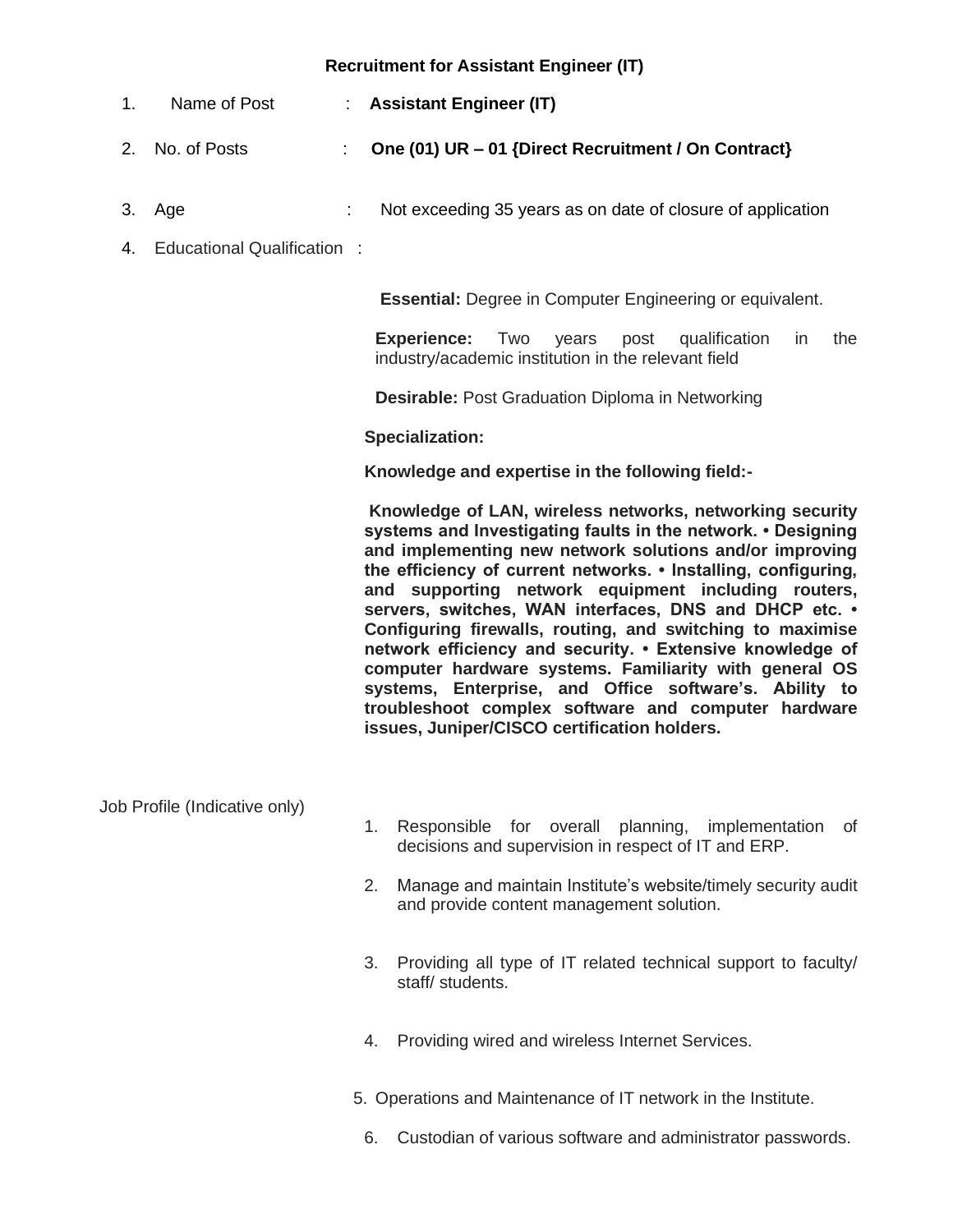- 7. Any other responsibilities ancillary and supplement with the Job profile of the position.
- 8. Any other tasks and responsibilities as may be assigned.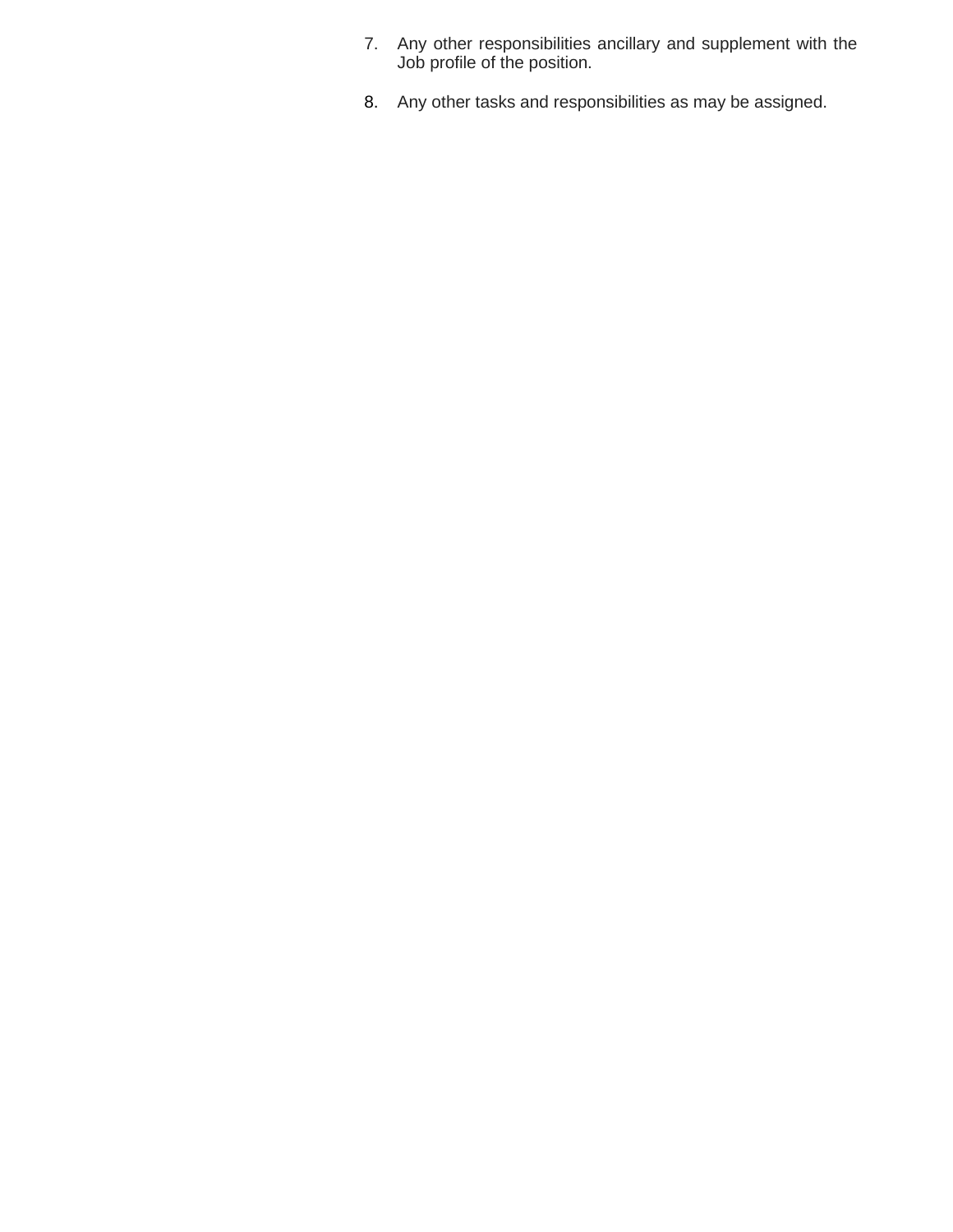## **Recruitment for Supervisor (Electrical/Security)**

- 1. Name of Post : Supervisor (Electrical/Security)
- 2. No. of Posts : **One (01) UR – 01 {On Contract}**
- 3. Age **:** Not exceeding 30 years as on date of closure of application
- 4. Educational Qualification :

#### **Essential:**

SSC with ITI electrical trade from a recognised institution.

 **Experience:** Minimum four years post qualification in erection, running, maintenance of electrical appliances and installations including UG cables.

 Should possess Electrical supervisory /Wiremen license issued by competent Authority.

**Contact Contact Contact Contact Contact Contact Contact Contact Contact Contact Contact Contact Contact Contact Contact Contact Contact Contact Contact Contact Contact Contact Contact Contact Contact Contact Contact Conta** 

 A Diploma in Electrical Engineering from a recognised institution with 2 years post qualification experience in the relevant field.

 Should possess Electrical Supervisory/Wiremen license issued by Competent Authority.

5. Job Profile (Indicative only) Supervision and managing day to day activities pertaining to installation and maintenance of electrical and HVAC system of campus.

> Preparing proposal of works based on rule and standard engineering practices.

> Attending complaints from the users efficiently regarding electrical and services works.

> Maintain documentation for pre-execution, during execution and post execution of the work as per slandered practices.

> Preparation and checking estimates, drawings, analysis of rates, extra items, deviation Items & substituted items, tenders etc.

> Verification of energy consumption bills received from local Elect. Supply Co., general supervision of Energy meter to see whether they are working satisfactorily.

Support to Estate office and Security office operations

Any other tasks and responsibilities as may be assigned.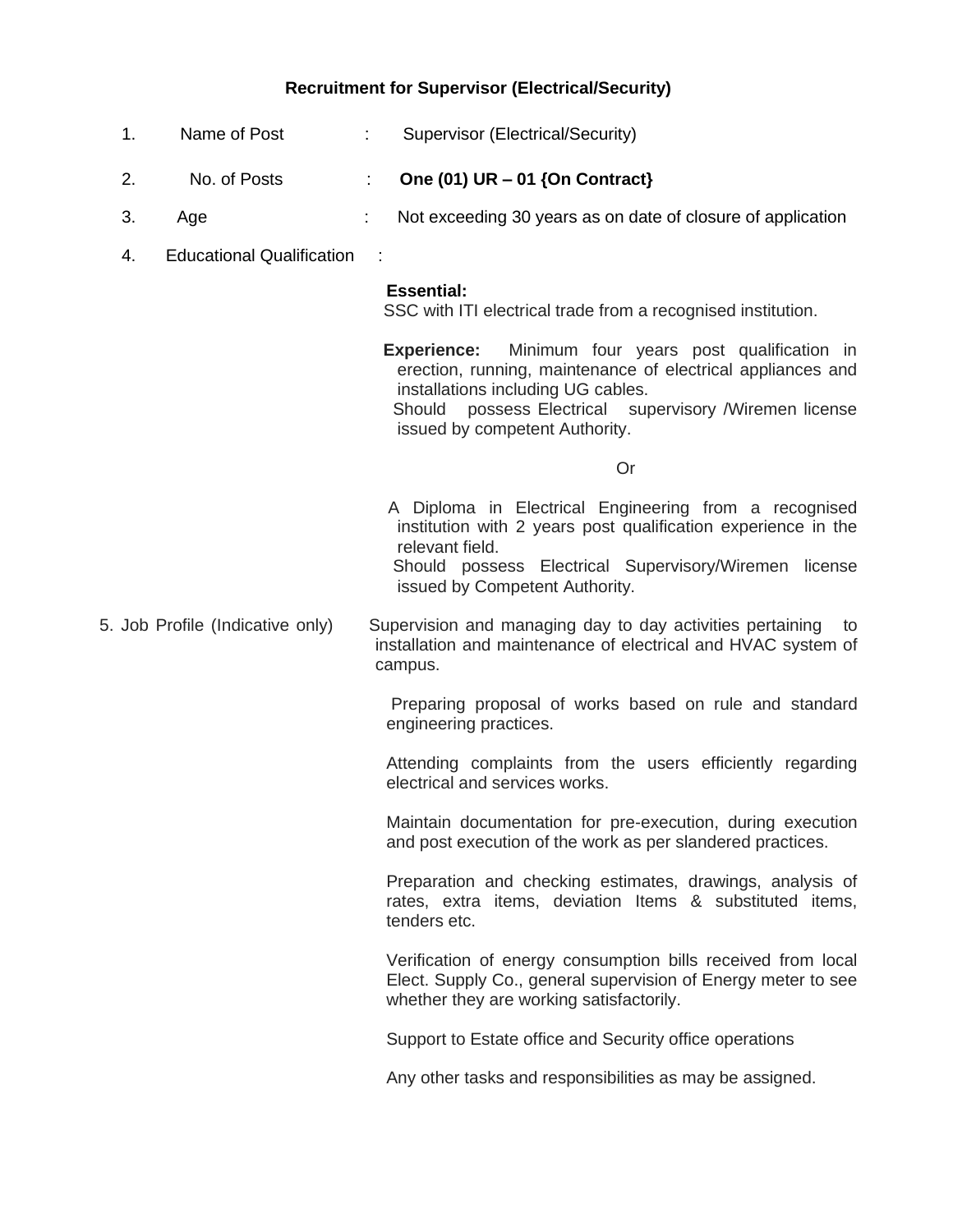# **Recruitment for Technical Assistant**

|    | 1.<br>Name of Post                     | <b>Technical Assistant</b>                                                                                                                                                                                                                                                                                                                                                                                                                                                                                                                                                                                                                                                 |  |
|----|----------------------------------------|----------------------------------------------------------------------------------------------------------------------------------------------------------------------------------------------------------------------------------------------------------------------------------------------------------------------------------------------------------------------------------------------------------------------------------------------------------------------------------------------------------------------------------------------------------------------------------------------------------------------------------------------------------------------------|--|
|    | 2.<br>No. of Posts                     | Three $(03)$ UR $-03$ {On Contract} (One for PwD)<br>÷                                                                                                                                                                                                                                                                                                                                                                                                                                                                                                                                                                                                                     |  |
|    | 3.<br>Age                              | Not exceeding 30 years as on date of closure of application                                                                                                                                                                                                                                                                                                                                                                                                                                                                                                                                                                                                                |  |
|    | <b>Educational Qualification</b><br>4. | <b>Essential:</b><br>SSC with ITI electrical trade from a recognised institution.                                                                                                                                                                                                                                                                                                                                                                                                                                                                                                                                                                                          |  |
|    |                                        | <b>Experience:</b> Minimum four years post qualification in erection,<br>running, maintenance of electrical appliances and installations<br>including UG cables.                                                                                                                                                                                                                                                                                                                                                                                                                                                                                                           |  |
|    |                                        | Or                                                                                                                                                                                                                                                                                                                                                                                                                                                                                                                                                                                                                                                                         |  |
|    |                                        | A Diploma in Electrical Engineering from a recognised institution<br>with 2 years post qualification experience in the relevant field.                                                                                                                                                                                                                                                                                                                                                                                                                                                                                                                                     |  |
| 5. | Suitable for PwD Candidate:-           | $(a) LV$ ,<br>$(b)$ D, HH<br>(c) OA, OL, CP, LC, Dw, AAV<br>(d) ASD (M), SLD, MI<br>(e) MD amongst (a) to (d) above.<br>The functional requirements for the post are S, ST, W, BN, MF,<br>RW, SE, H, and C.                                                                                                                                                                                                                                                                                                                                                                                                                                                                |  |
|    | 6. Job Profile (Indicative only)       |                                                                                                                                                                                                                                                                                                                                                                                                                                                                                                                                                                                                                                                                            |  |
|    |                                        | 1. Carry out testing of samples as per standard practices.<br>Maintain equipment in a qualified state and provide technical<br>2.<br>services to the users<br>Coordinate with the infrastructure team and Estate Office to<br>3.<br>ensure smooth running of services.<br>Troubleshoot problems with instruments and methods.<br>4.<br>5.<br>Maintain workshop/ lab/ studio operations and assist the<br>faculty in training the students.<br>Monitor execution of repairs/ modifications, certify payments<br>6.<br>as per established procedures, plan and design.<br>Any other responsibilities ancillary and supplement with the<br>7.<br>Job profile of the position. |  |

8. Any other tasks and responsibilities as may be assigned.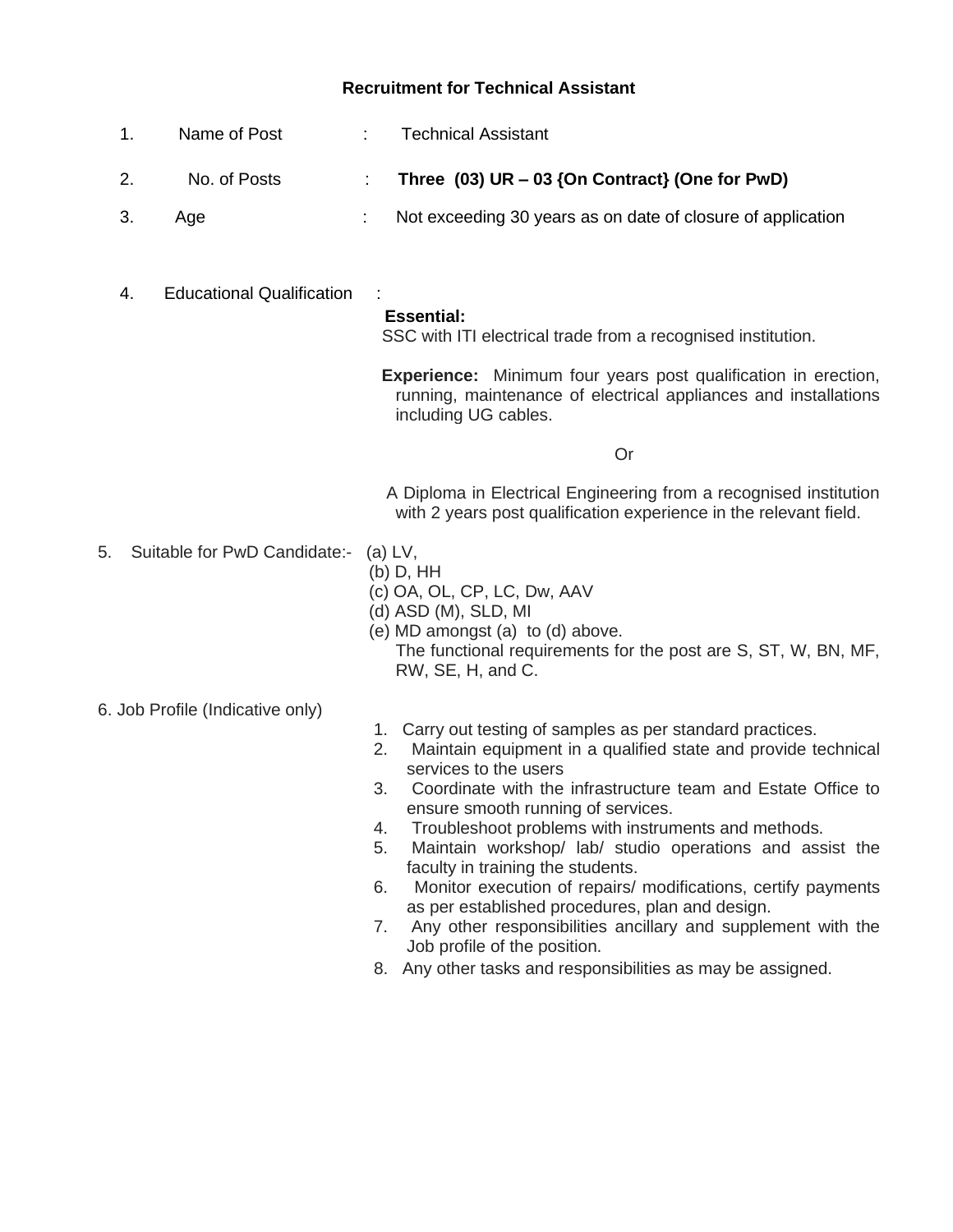# **THE FORM OF CERTIFICATE TO BE PRODUCED BY SCHEDULED CASTES AND SCHEDULED TRIBES CANDIDATES APPLYING FOR APPOINTMENT TO POSTS UNDER NID MADHYA PRADESH.**

This is to certify that Shri/Shrimati/Kumari son/daughter of son/daughter of of village/town in District/Division of the State/Union Territory

belongs to the Caste/Tribes which is recognized as a Scheduled Castes/Scheduled Tribes under:

@The Constitution (Scheduled Castes) Order, 1950

@The Constitution (Scheduled Tribes) Order, 1950

@The Constitution (Scheduled Castes) Union Territories Order, 1951

@The Constitution (Scheduled Tribes) Union Territories Order, 1951

[As amended by the Scheduled Castes and Scheduled Tribes Lists (Modification) Order, 1956, the Bombay Reorganization Act, 1960 & the Punjab Reorganization Act, 1966, the State of Himachal Pradesh Act 1970, the North-Eastern Area (Reorganization) Act, 1971 and the Scheduled Castes and Scheduled Tribes Order (Amendment) Act, 1976, the State of Mizoram Act, 1986, the State of Arunachal Pradesh Act, 1986 and the Goa, Daman and Diu (Reorganization) Act,1987]

@The Constitution (Jammu & Kashmir) Scheduled Castes Order, 1956

@The Constitution (Andaman and Nicobar Islands) Scheduled Tribes Order, 1959 as amended by the Scheduled Castes and Scheduled Tribes Order (Amendment Act), 1976

@The Constitution (Dadra and Nagar Haveli) Scheduled Castes Order, 1962 @The Constitution (Dadra and Nagar Haveli) Scheduled Tribes Order, 1962 @The Constitution (Pondicherry) Scheduled Castes Order, 1964

@The Constitution (Scheduled Tribes) (Uttar Pradesh) Order, 1967 @The Constitution (Goa, Daman & Diu) Scheduled Castes Order, 1968 @The Constitution (Goa, Daman & Diu) Scheduled Tribes Order, 1968 @The Constitution (Nagaland) Scheduled Tribes Order, 1970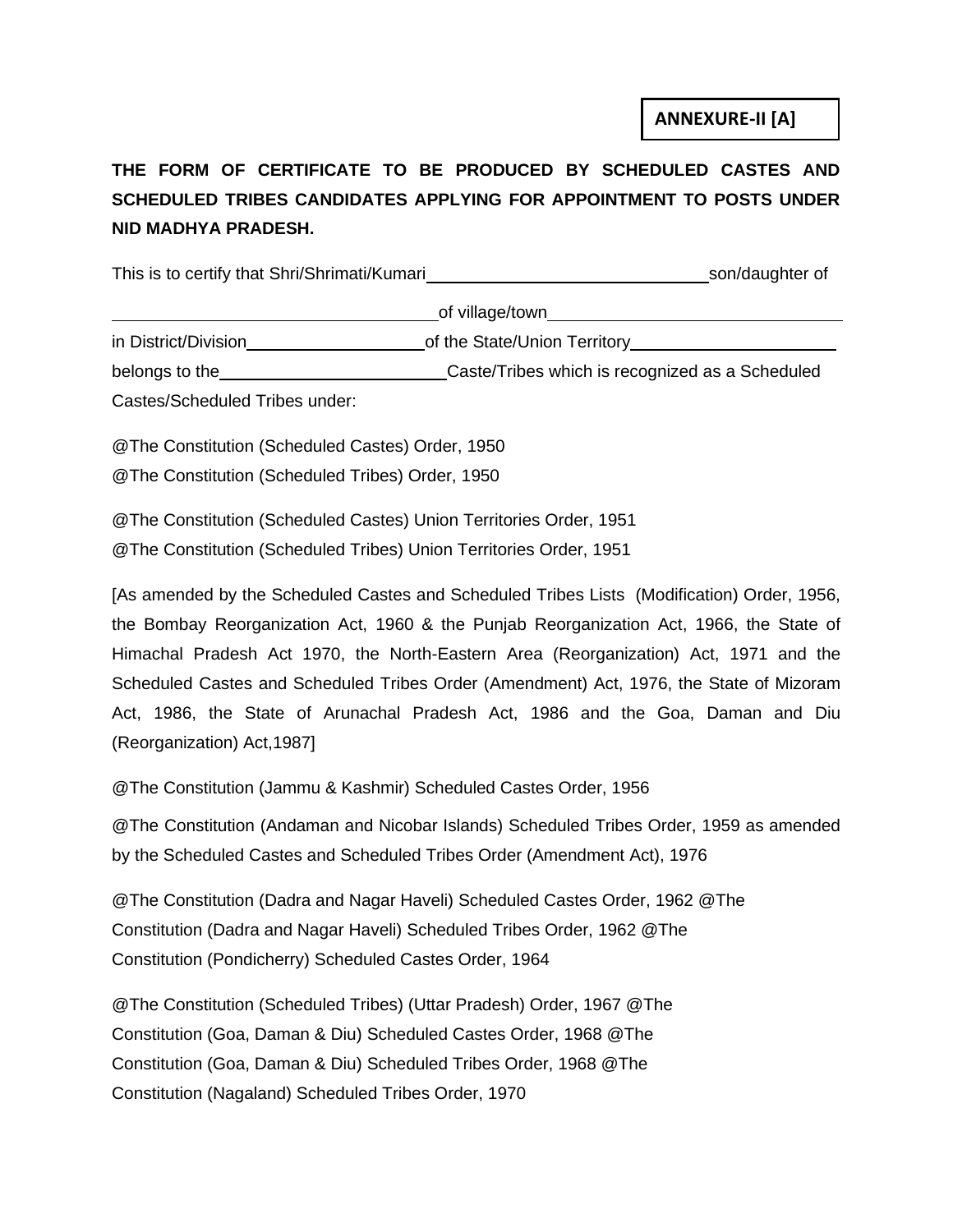@The Constitution (Sikkim) Scheduled Castes Order, 1978 @The Constitution (Sikkim) Scheduled Tribes Order, 1978 @The Constitution (Jammu & Kashmir) Scheduled Tribes Order, 1989 @The Constitution (SC) Order (Amendment) Act,1990 @The Constitution (ST) Order (Amendment) Act,1991 @The Constitution (ST) Orders (Second Amendment) Act, 1991 @The Scheduled Caste and Scheduled Tribes Orders (Amendment) Act, 2002 @The Constitution of (Scheduled Castes) Order (Amendment) Act, 2002 @The Constitution of (Scheduled Castes and Scheduled Tribes) Orders (Amendment) Act, 2002 @The Constitution (Scheduled Castes) Orders (Second Amendment) Act, 2002

This certificate is issued on the basis of the Scheduled Castes/ Scheduled Tribes certificate

|        |                                                                                                                                                                                                                                | issued |                   |                                                                                                                                                                                                                                | to |     |                    | Shri/Shrimati |     |
|--------|--------------------------------------------------------------------------------------------------------------------------------------------------------------------------------------------------------------------------------|--------|-------------------|--------------------------------------------------------------------------------------------------------------------------------------------------------------------------------------------------------------------------------|----|-----|--------------------|---------------|-----|
|        |                                                                                                                                                                                                                                |        |                   |                                                                                                                                                                                                                                |    |     |                    |               |     |
| of     |                                                                                                                                                                                                                                |        |                   |                                                                                                                                                                                                                                |    |     | of                 | village/town  |     |
|        |                                                                                                                                                                                                                                |        | District/Division |                                                                                                                                                                                                                                |    |     |                    |               | the |
|        |                                                                                                                                                                                                                                |        |                   |                                                                                                                                                                                                                                |    | who | belongs            | to            | the |
|        |                                                                                                                                                                                                                                |        |                   | Caste/Tribe which is recognized as a Scheduled Caste/Scheduled                                                                                                                                                                 |    |     |                    |               |     |
|        |                                                                                                                                                                                                                                |        |                   |                                                                                                                                                                                                                                |    |     |                    | _issued by    |     |
|        | the dated dated and the series of the series of the series of the series of the series of the series of the series of the series of the series of the series of the series of the series of the series of the series of the se |        |                   |                                                                                                                                                                                                                                |    |     |                    |               |     |
|        |                                                                                                                                                                                                                                |        |                   |                                                                                                                                                                                                                                |    |     |                    |               |     |
|        |                                                                                                                                                                                                                                |        |                   |                                                                                                                                                                                                                                |    |     |                    |               | οf  |
|        | <u> Alexandria de la contrada de la contrada de la contrada de la contrada de la contrada de la contrada de la c</u>                                                                                                           |        |                   | District/Division bistrict/Division bistrict/Division bistrict/Division bistrict/Division bistrict/Division bistrict/Division bistrict/Division bistrict/Division bistrict/Division bistrict/Division bistrict/Division bistri |    |     |                    |               | the |
|        |                                                                                                                                                                                                                                |        |                   |                                                                                                                                                                                                                                |    |     |                    |               |     |
|        |                                                                                                                                                                                                                                |        |                   |                                                                                                                                                                                                                                |    |     |                    |               |     |
| Date:  |                                                                                                                                                                                                                                |        |                   |                                                                                                                                                                                                                                |    |     | Signature          |               |     |
| Place: |                                                                                                                                                                                                                                |        |                   |                                                                                                                                                                                                                                |    |     | <b>Office Seal</b> |               |     |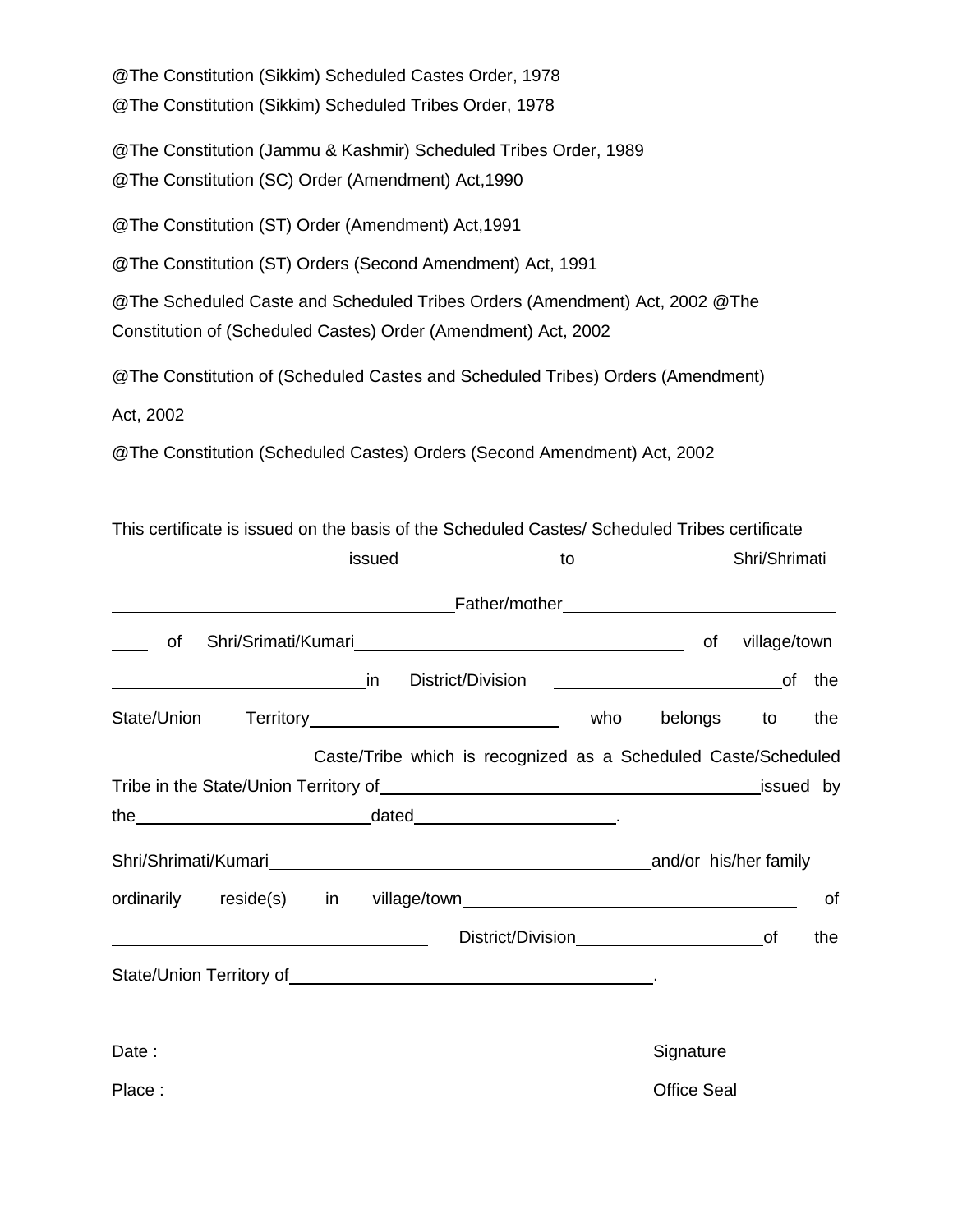**NOTE:** The term "Ordinarily" used here will have the same meaning as in Section 20 of the Representation of the People Act, 1950.

List of authorities empowered to issue SC/ST Certificate:

- (i) District Magistrate/Additional District Magistrate/Collector/Deputy Commissioner/Additional DeputyCommissioner/Deputy Collector/1st Class Stipendiary Magistrate/\* Sub-Divisional Magistrate/Taluka Magistrate/Executive Magistrate/Extra Assistant Commissioner. (\*not below of the rank of 1st Class Stipendiary Magistrate).
- (ii) Chief Presidency Magistrate/Additional Chief Presidency Magistrate/Presidency Magistrate.
- (iii) Revenue Officers not below the rank of Tehsildar.
- (iv) Sub Divisional Officer of the area where the candidate and/or his/her family normally resides.
- (v) Administrator/Secretary to Administrator/Development Officer(Lakshadweep).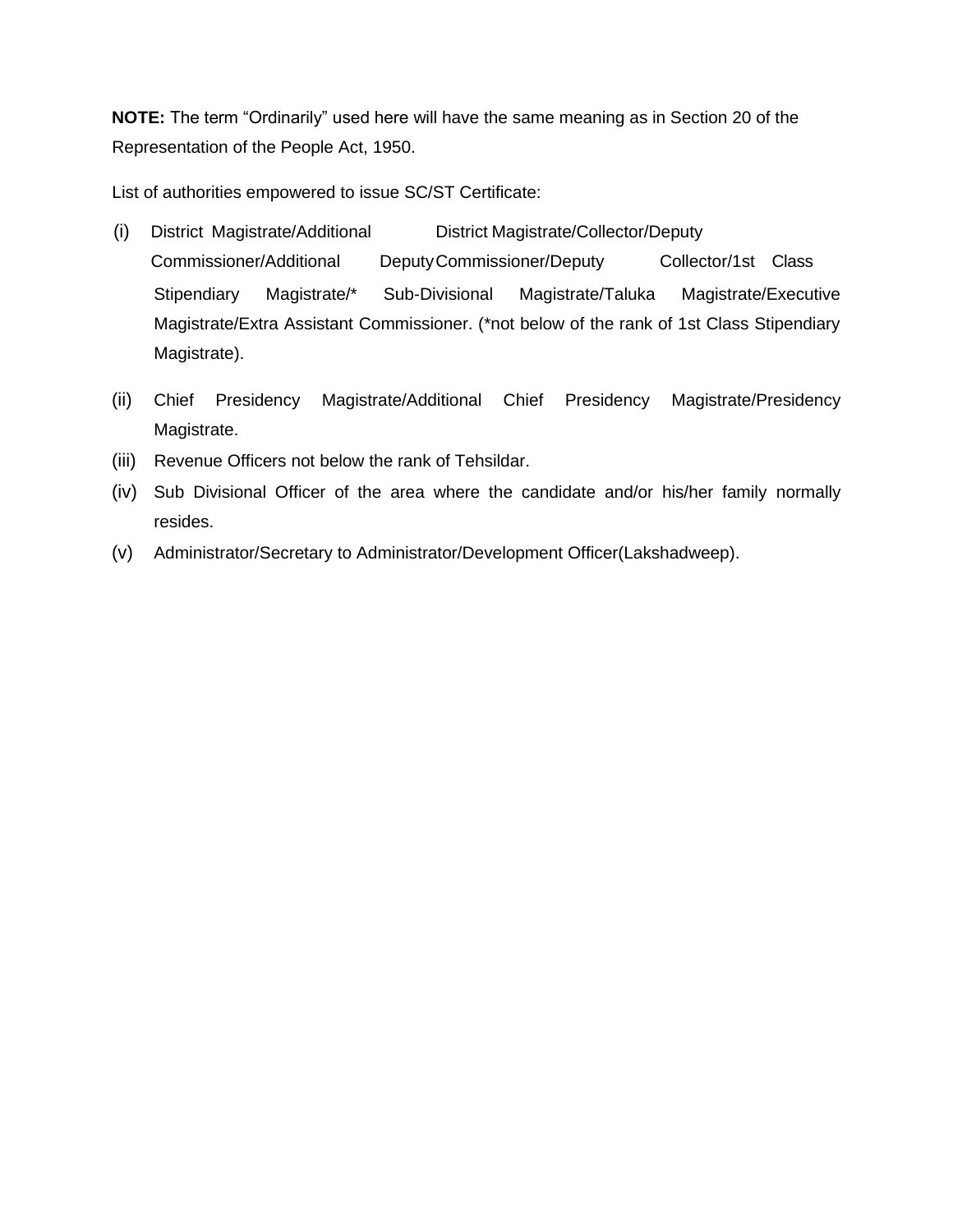**ANNEXURE-II [B]**

## **FORM OF CERTIFICATE TO BE PRODUCED BY OTHER BACKWARD CLASSES APPLYING FOR APPOINTMENT TO POSTSUNDER NID MADHYA PRADESH.**

| This is to certify that Shri/Shrimati/Kumari | son/daughter of              |                                                          |
|----------------------------------------------|------------------------------|----------------------------------------------------------|
|                                              | of village/town              | in.                                                      |
| District/Division                            | in the State/Union Territory |                                                          |
| belongs to the                               |                              | community which is recognized as a backward class under: |

@Government of India, Ministry of Welfare Resolution No. 12011/68/93-BCC (C) dated 10th September, 1993 published in the Gazette of India Extraordinary Part-I, Section-1, No. 186 dated 13<sup>th</sup> September, 1993.

@Government of India, Ministry of Welfare Resolution No. 12011/9/94-BCC dated 19- 10-94, published in the Gazette of India Extraordinary Part-I, Section-1, No. 163 dated 20-10-1994.

@Government of India, Ministry of Welfare Resolution No. 12011/7/95-BCC dated 24-5- 95, published in the Gazette of India Extraordinary Part-I, Section-1, No. 88 dated 25-5- 1995.

@Government of India, Ministry of Welfare Resolution No. 12011/96/94-BCC dated 9th March, 1996 published in the Gazette of India Extraordinary Part-I, Section-1, No. 60 dated 11th March, 1996.

@Government of India, Ministry of Welfare Resolution No. 12011/44/96-BCC dated 6th December, 1996 published in the Gazette of India Extraordinary Part-I, Section-1, No. 210 dated 11th December, 1996.

@Government of India, Ministry of Welfare Resolution No. 12011/99/94-BCC dated 11th December, 1997 published in the Gazette of India Extraordinary Part-I, Section-1, No. 236 dated 12th December,1997.

@Government of India, Ministry of Welfare Resolution No. 12011/13/97-BCC dated 3rd December, 1997 published in the Gazette of India Extraordinary Part-I, Section-1, No. 239 dated 17th December, 1997.

@Government of India, Ministry of Social Justice and Empowerment Resolution No. 12011/68/98-BCC dated the 27<sup>th</sup> October, 1999 published in the Gazette of India Extraordinary Part-I, Section-1, No. 241 dated the 27<sup>th</sup> October, 1999.

@Government of India, Ministry of Social Justice and Empowerment Resolution No. 12011/88/98-BCC dated 6<sup>th</sup>December, 1999 published in the Gazette of India Extraordinary Part-I, Section-1, No. 270 dated 6<sup>th</sup> December, 1999.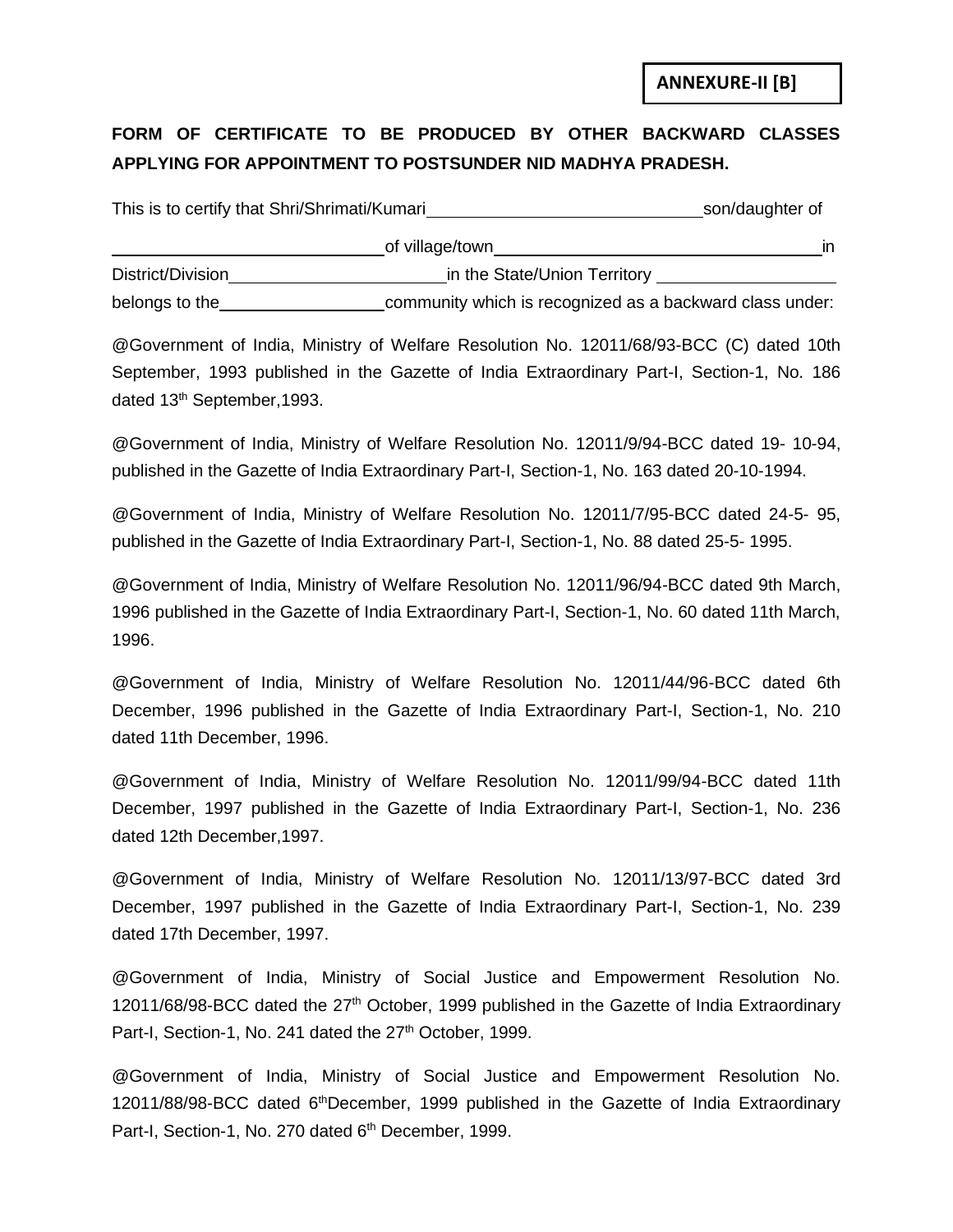@Government of India, Ministry of Social Justice and Empowerment Resolution No. 12011/36/99-BCC dated 4th April, 2000 published in the Gazette of India Extraordinary Part-I, Section-1, No. 71 dated 4th April, 2000.

@Government of India, Ministry of Social Justice and Empowerment Resolution No. 12011/44/99-BCC dated the 21<sup>st</sup> September, 2000 published in the Gazette of India Extraordinary Part-I, Section-1, No. 210 dated the 21<sup>st</sup> September, 2000.

@Government of India, Ministry of Social Justice and Empowerment Resolution No. 12015/9/2000-BCC dated 6thSeptember, 2001 published in the Gazette of India Extraordinary Part-I, Section-1, No. 246 dated 6<sup>th</sup> September, 2001.

@Government of India, Ministry of Social Justice and Empowerment Resolution No. 12011/1/2001-BCC dated 19th June, 2003 published in the Gazette of India Extraordinary Part-I, Section, 1 No. 151 dated  $20<sup>th</sup>$  June, 2003.

@Government of India, Ministry of Social Justice and Empowerment Resolution No. 12011/4/2002-BCC dated 13<sup>th</sup>January, 2004 published in the Gazette of India Extraordinary, Part-I Section-1, No. 9 dated 13<sup>th</sup> January, 2004.

@Government of India, Ministry of Social Justice and Empowerment Resolution No. 12011/14/2004-BCC dated 12<sup>th</sup>March, 2007 published in the Gazette of India Extraordinary, Part-I, Section-1, No. 67 dated 12<sup>th</sup> March, 2007.

| Shri/Shrimati/Kumari<br>and/or his/her family |                                 |  |                   |    |     |             |              |  |
|-----------------------------------------------|---------------------------------|--|-------------------|----|-----|-------------|--------------|--|
| ordinarily                                    | reside(s)<br>village/town<br>ın |  |                   |    |     |             | οf           |  |
|                                               |                                 |  | District/Division | of | the | State/Union | Territory of |  |

. This is also to certify that he/she does not belong to the persons/sections (Creamy Layer) mentioned in Column 3 of the Schedule to the Government of India, Department of Personnel & Training O.M. No.36012/22/93- Estt.(SCT) dated 8.9.1993, O.M. No. 36033/3/2004-Estt. (Res.) dated 9<sup>th</sup>March, 2004 and O.M. No. 36033/3/2004- Estt. (Res.) dated 14thOctober,2008.

> Signature &Designation Official Seal

Date:

Place: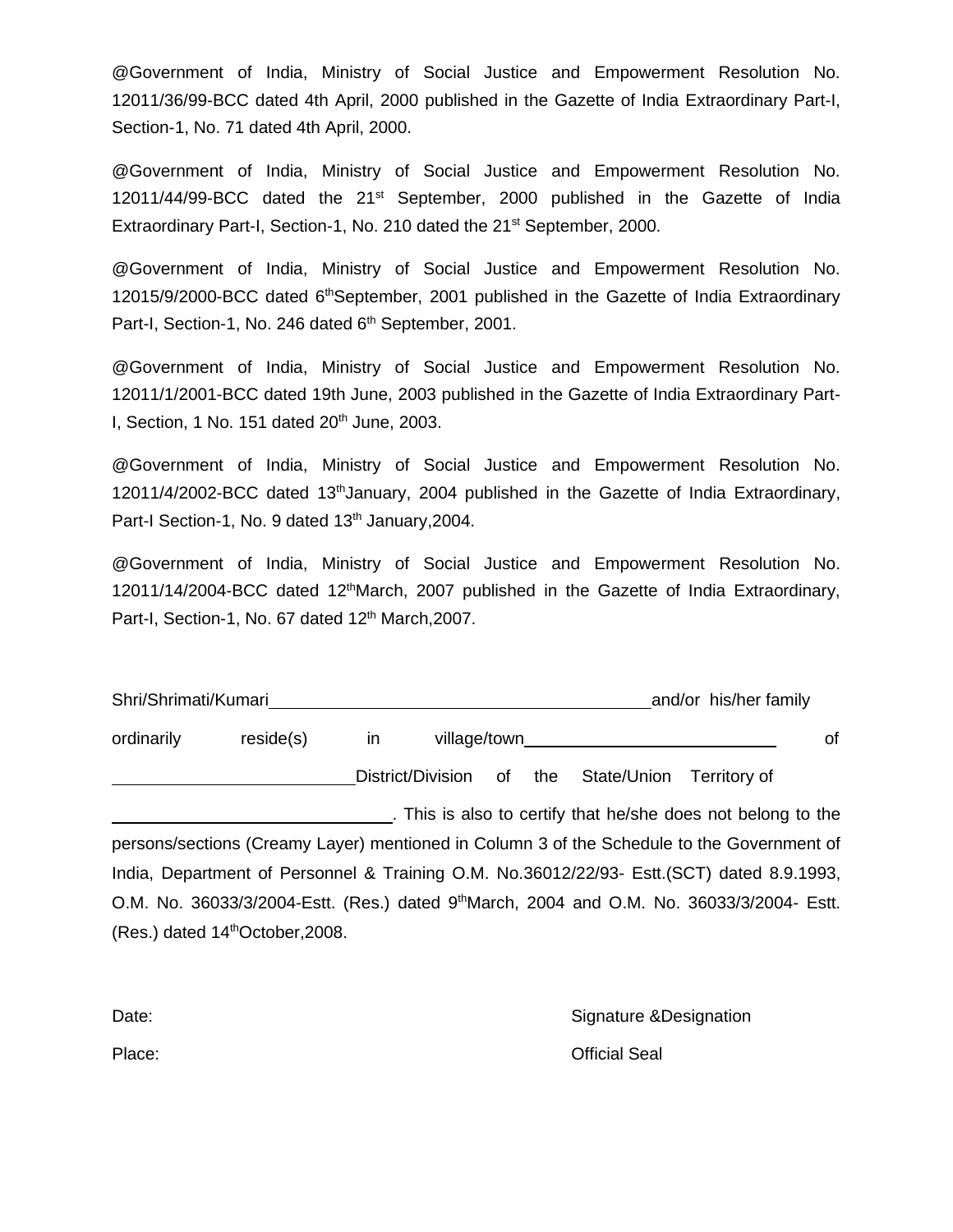**NOTE:** The term "Ordinarily" used here will have the same meaning as in Section 20 of the Representation of the People Act, 1950.

List of authorities empowered to issue OBC Certificate:

- (i) District Magistrate/Additional District Magistrate/Collector/Deputy Commissioner/Additional Deputy Commissioner/Deputy Collector/1st Class Stipendiary Magistrate/\* Sub-Divisional Magistrate/Taluka Magistrate/Executive Magistrate/Extra Assistant Commissioner. (\*not below of the rank of 1st Class Stipendiary Magistrate).
- (ii) Chief Presidency Magistrate/Additional Chief Presidency Magistrate/Presidency Magistrate.
- (iii) Revenue Officers not below the rank of Tehsildar.
- (iv) Sub Divisional Officer of the area where the candidate and/or his/her family normally resides.
- (v) Administrator/Secretary to Administrator/Development Officer(Lakshadweep).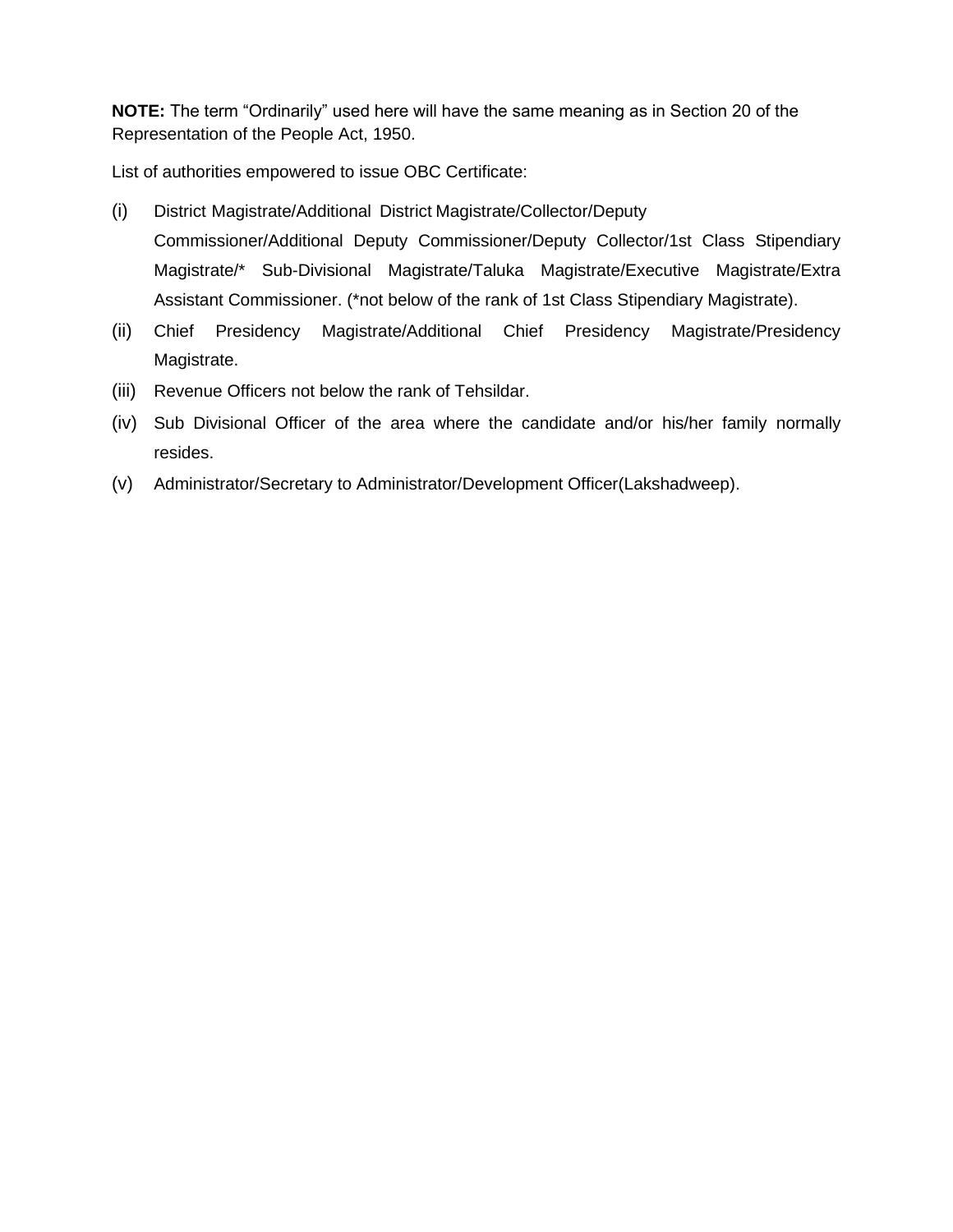## **INCOME & ASSEST CERTIFICATE TO BE PRODUCED BY ECONOMICALLY WEAKER SECTIONS**

|       | Certificate No.                                                                           | Date: Date:                            |                                                                                                                                                                                                                        |  |  |  |
|-------|-------------------------------------------------------------------------------------------|----------------------------------------|------------------------------------------------------------------------------------------------------------------------------------------------------------------------------------------------------------------------|--|--|--|
|       |                                                                                           | Affix resent<br>passport<br>size photo |                                                                                                                                                                                                                        |  |  |  |
|       | VALID FOR THEYEAR ________________                                                        |                                        |                                                                                                                                                                                                                        |  |  |  |
|       |                                                                                           |                                        |                                                                                                                                                                                                                        |  |  |  |
|       |                                                                                           |                                        | permanent resident of________________________________,village/street___________________                                                                                                                                |  |  |  |
|       |                                                                                           |                                        | Post Office______________________________District__________in the State/Union Territory_______<br><u>Pin Code Prince and American Prince and American Prince and American Prince and American Prince and American </u> |  |  |  |
|       |                                                                                           |                                        | whose photograph is attested below belongs to Economically Weaker Sections, since the gross                                                                                                                            |  |  |  |
|       | annual income* of his/her family** is below Rs.8.00 lakh (Rupees Eight Lakh only) for the |                                        |                                                                                                                                                                                                                        |  |  |  |
|       |                                                                                           |                                        |                                                                                                                                                                                                                        |  |  |  |
|       | of the following assets***:                                                               |                                        |                                                                                                                                                                                                                        |  |  |  |
| (i)   | 5 acres of agricultural land and above.                                                   |                                        |                                                                                                                                                                                                                        |  |  |  |
| (ii)  | Residential flat of 1000 sq. ft. and above.                                               |                                        |                                                                                                                                                                                                                        |  |  |  |
| (iii) | Residential plot of 100 sq. yards and above in notified municipalities.                   |                                        |                                                                                                                                                                                                                        |  |  |  |
| (iv)  |                                                                                           |                                        | Residential plot of 200 sq. yards and above in. areas other than the notified municipalities.                                                                                                                          |  |  |  |
| 2.    | Shri/Smt./Kumari<br>classes (Central List).                                               |                                        | belongs<br>the<br>to<br>caste which is not recognized as a Scheduled Caste, Scheduled Tribe and Other Backward                                                                                                         |  |  |  |

| Signature with Seal of office |  |
|-------------------------------|--|
| Name                          |  |

Designation\_\_\_\_\_\_\_\_\_\_\_\_\_\_\_\_\_\_\_\_\_\_\_\_\_\_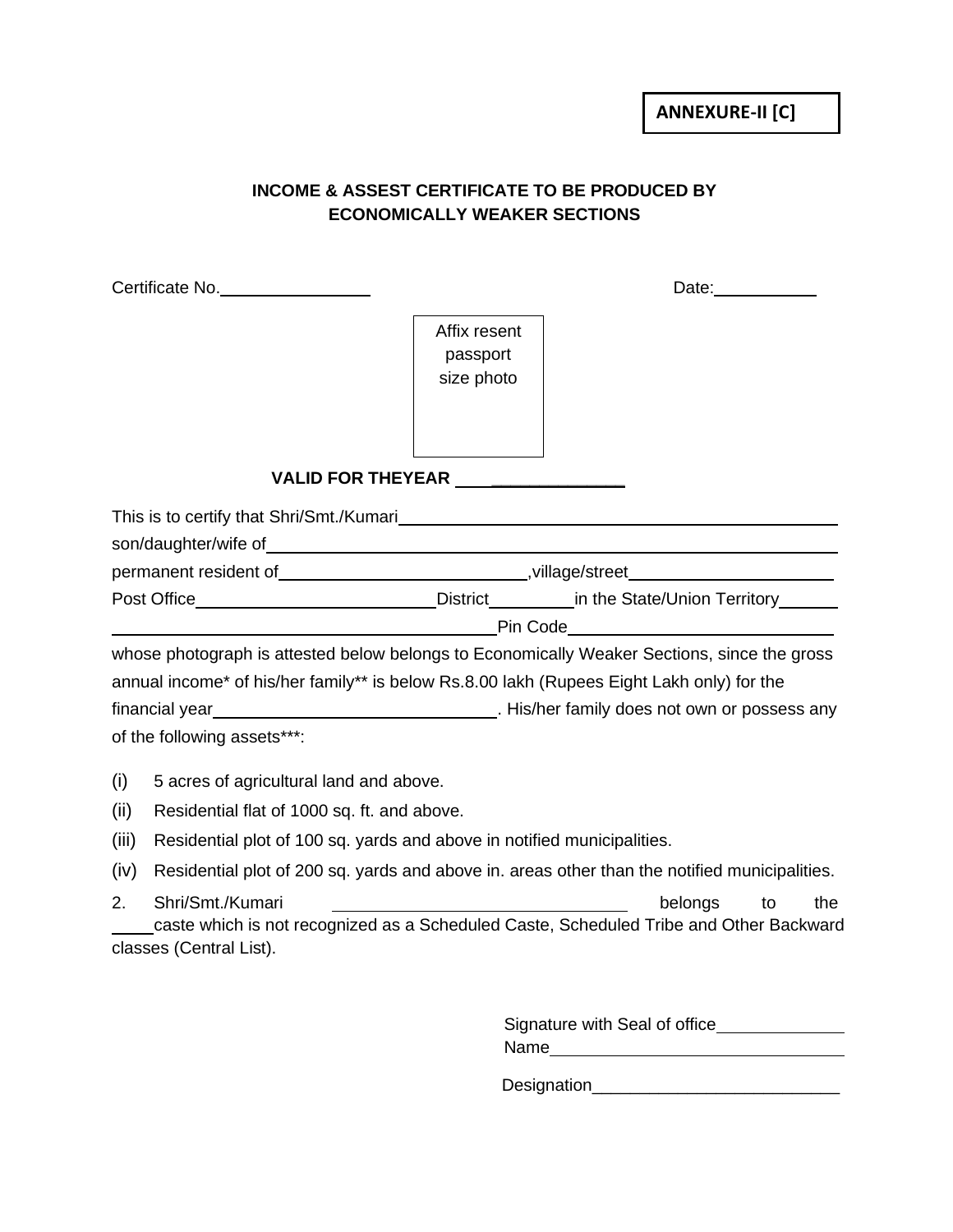- \* Note 1: Income covered all sources i.e. salary, agriculture, business, profession, etc.
	- \*\* Note 2: The term 'Family" for this purpose include the person, who seeks benefit of reservation, his/her parents and siblings below the age of 18 years as also his/her spouse and children below the age of 18 years.
	- \*\*\* Note 3: The property held by a "Family' in different locations or different places/cities have been clubbed while applying the land or property holding test to determine EWS status.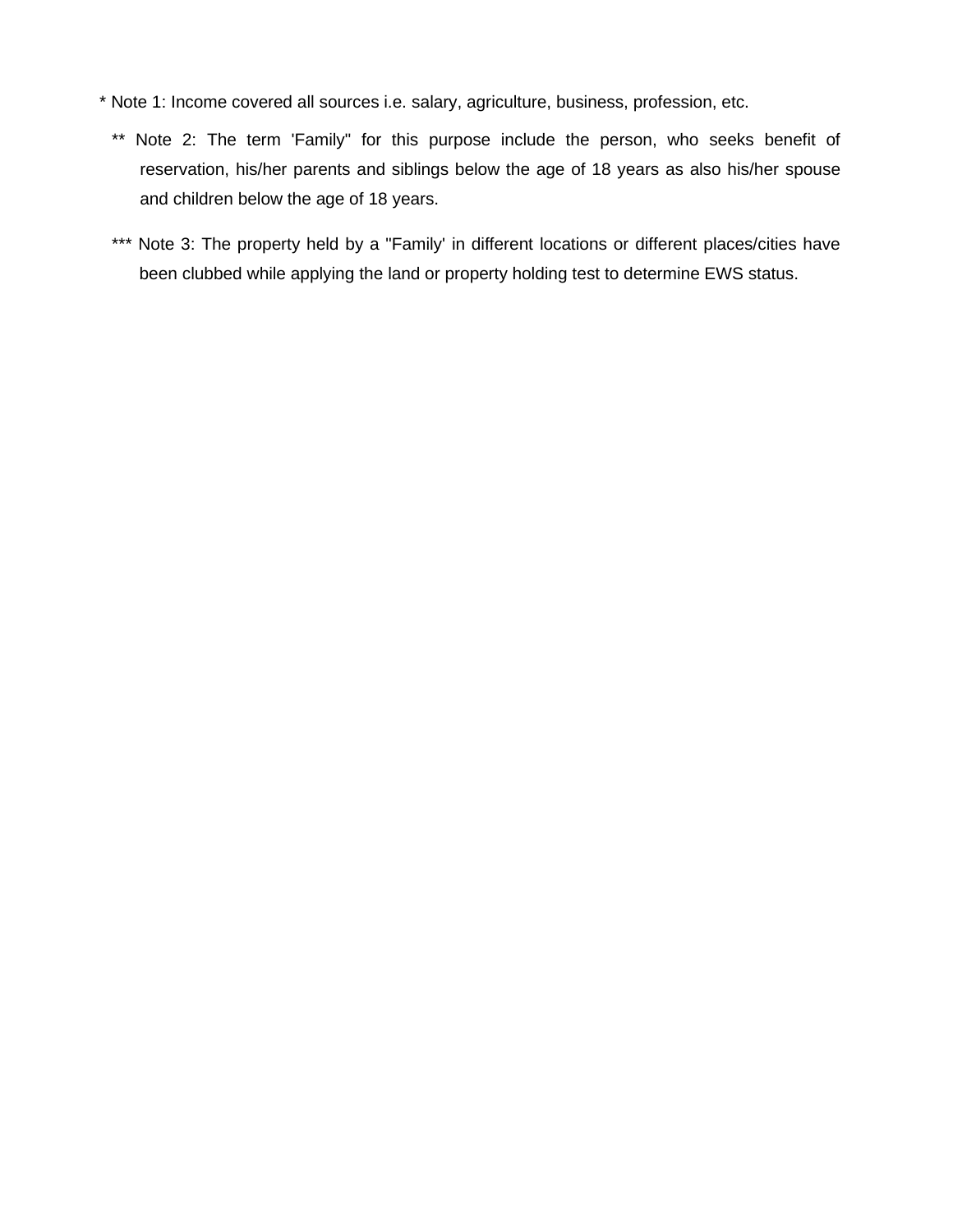## **Annexure II [D]**

## **THE FORM CERTIFICATE TO BE PRODUCED BY PERSONS WITH DISABILITIES (PwD)/PHYSICALLY HANDICAPPED CANDIDATES APPLYING FOR APPOINTMENT TO POSTS UNDER NID MADHYA PRADESH**

## **NAME & ADDRESS OF THE MEDICAL INSTITUTE/HOSPITAL**

| Certificate No.                                                                                                                                                                                                                      |      |     |           | Date:                                                                                                                                          |                                                     |    |       |              |  |
|--------------------------------------------------------------------------------------------------------------------------------------------------------------------------------------------------------------------------------------|------|-----|-----------|------------------------------------------------------------------------------------------------------------------------------------------------|-----------------------------------------------------|----|-------|--------------|--|
|                                                                                                                                                                                                                                      |      |     |           | Recent Photograph<br>candidate<br>of the<br>the<br>showing<br>duly<br>disability<br>by the<br>attested<br>Chairperson of the<br>Medical Board. |                                                     |    |       |              |  |
| This is certified                                                                                                                                                                                                                    | that | we  |           |                                                                                                                                                | have carefully examined Shri/                       |    | Smt./ | Kum.         |  |
|                                                                                                                                                                                                                                      |      |     |           |                                                                                                                                                |                                                     |    |       | Date         |  |
| birth the contract of the contract of the contract of the contract of the contract of the contract of the contract of the contract of the contract of the contract of the contract of the contract of the contract of the cont<br>of |      | sex |           | identification                                                                                                                                 | mark(s)_______________                              |    |       | Registration |  |
| No. And the contract of the contract of the contract of the contract of the contract of the contract of the contract of the contract of the contract of the contract of the contract of the contract of the contract of the co       |      |     | permanent | resident                                                                                                                                       |                                                     | 0f |       |              |  |
|                                                                                                                                                                                                                                      |      |     |           |                                                                                                                                                | (Address) whose photograph is affixed above and are |    |       |              |  |
| satisfied that he/she is a case of _______________ disability of following category:                                                                                                                                                 |      |     |           |                                                                                                                                                |                                                     |    |       |              |  |

## **A. Locomotor or Cerebral Palsy:**

- (i) BL Both legs affected but not arms
- (ii) BA Both arms affected (a) Impaired reach

(b) Weakness of grip

- (iii) BLA Both legs and both arms affected
- (iv) OL One leg affected (right or left)(a) Impaired reach

(b) Weakness of grip

(c) Ataxic

- (v) OA One arm affected (a) Impaired reach
	- (b)Weakness of grip
	- (c) Ataxic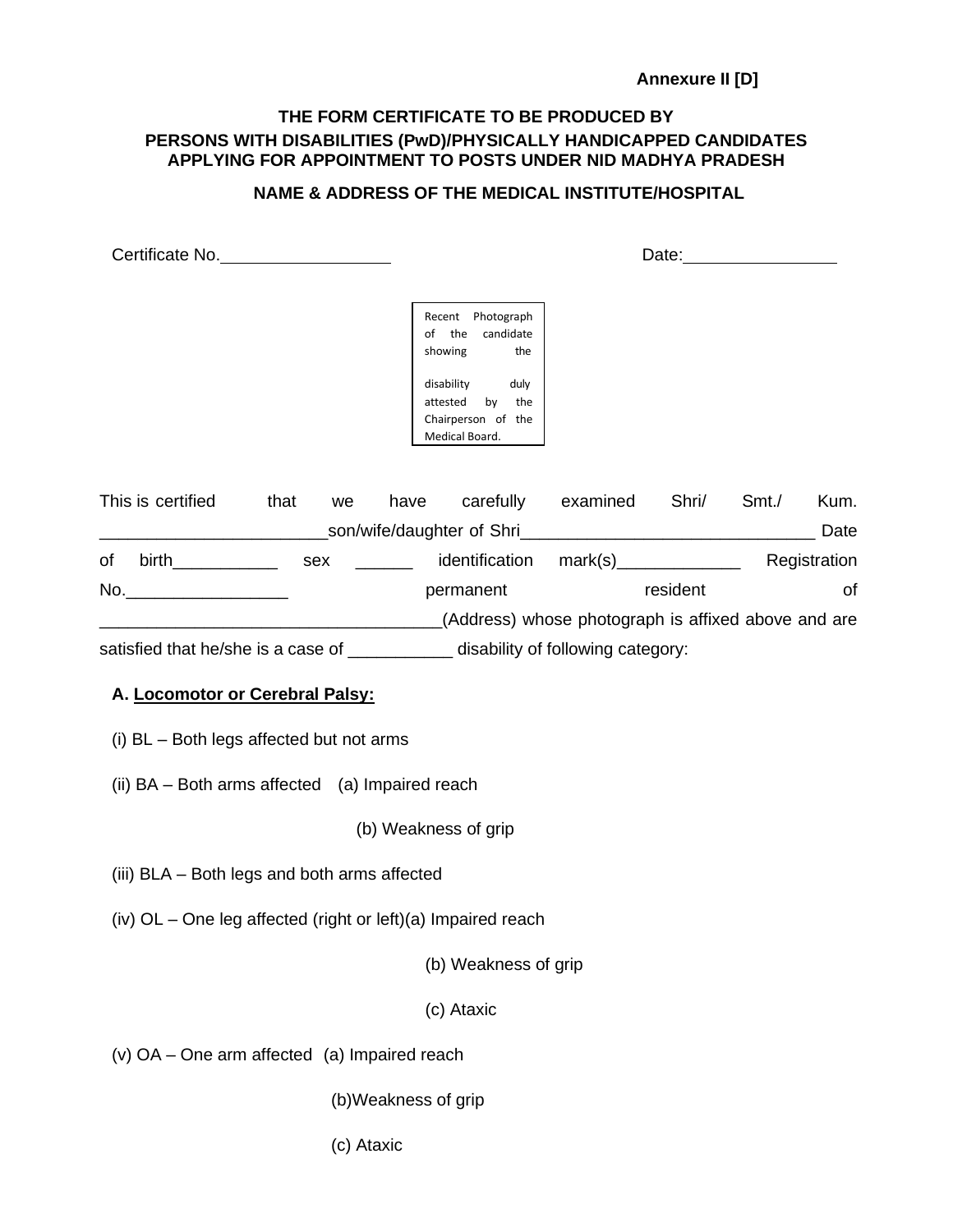(vi) BH – Stiff back and hips (cannot sit or stoop)

(vii) MW – Muscular weakness and limited physical endurance

### **B. Blindness or Low Vision:**

(i) B – Blind

(ii) PB – Partially blind

### **C. Hearing impairment:**

- (i)  $D Deaf$
- (ii) PD Partially deaf

(Delete the category whichever is not applicable)

2. This condition is progressive/non-progressive/likely to improve/not likely to improve. Reassessment of this case is not recommended/is recommended after a period of................years ............................... months.

\* 3. Percentage of disability in his/her case is....................... Percent.

4. Shri/Smt./Kum. ...................................... meets the following physical requirements for discharge of his/her duties:—

(i) F—Can perform work by manipulating with fingers. Yes/No

- (ii) PP—Can perform work by pulling and pushing Yes/No
- (iii) L—Can perform work by lifting. Yes/No
- (iv) KC—Can perform work by kneeling and crouching. Yes/No
- (v) B—Can perform work by bending. Yes/No
- (vi) S—Can perform work by sitting. Yes/No
- (vii) ST—Can perform work by standing. Yes/No
- (viii) W—Can perform work by walking. Yes/No
- (ix) SE—Can perform work by seeing. ((ix) SE—Can perform work by seeing. Yes/No
- (x) H—Can perform work by hearing/speaking. Yes/No
- (xi) RW—Can perform work by reading and writing. Yes/No

(Dr.......................) (Dr. ..................) (Dr...................)Member Member Chairman Medical Board

Medical Board Medical Board

Countersigned by the Medical Superintendent/CMO/Head of Hospital (With seal)

\* Strike out whichever is not applicable.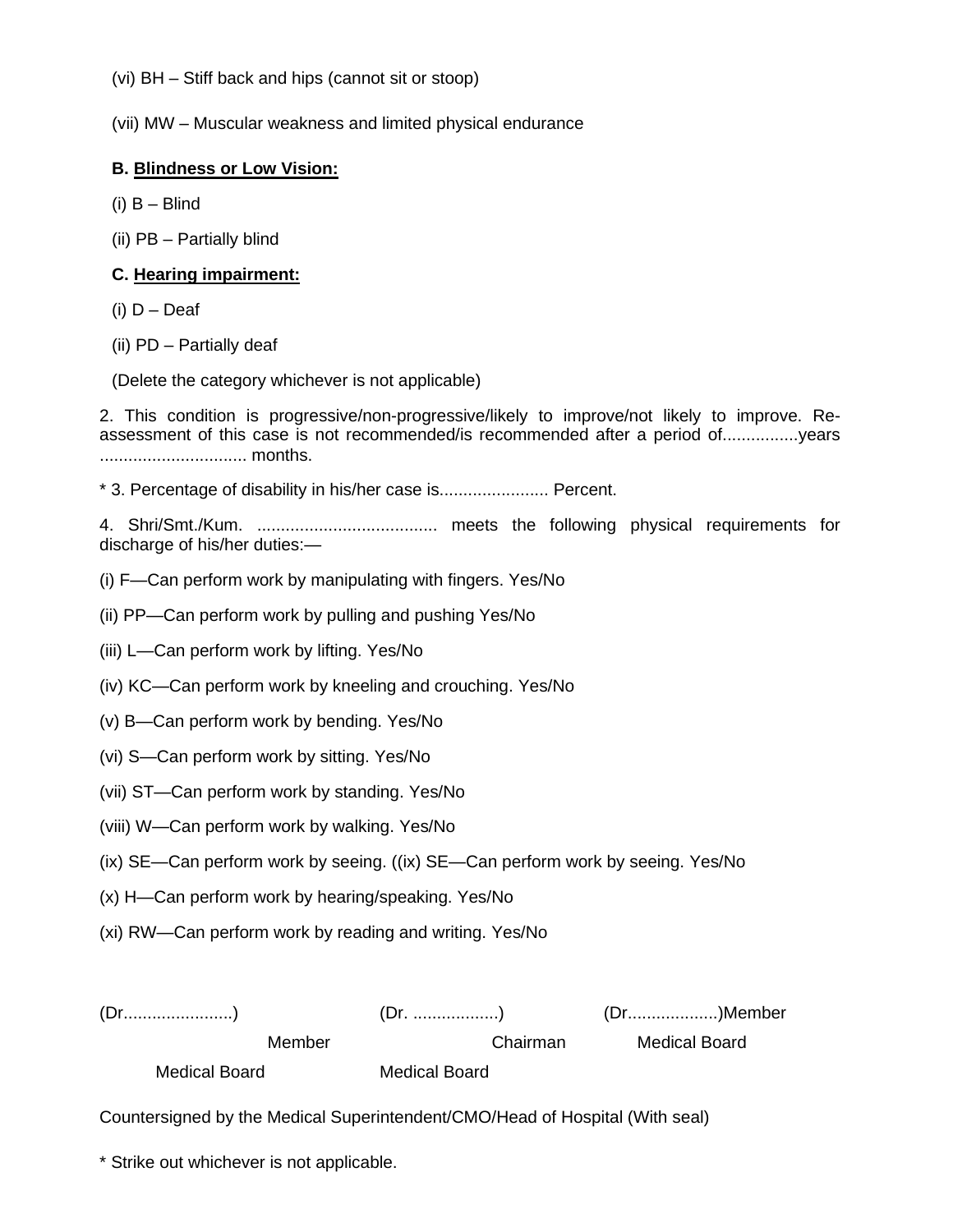## **Annexure II (E)**

## **CERTIFICATE TO BE PRODUCED BY SERVING/RETIRED/RELEASED ARMED FORCES PERSONNEL FOR AVAILING THE AGE CONCESSION FOR POSTS FILLED BY DIRECT RECRUITMENT/CONTRACT**

## **A. Form of Certificate applicable for Released/Retired Personnel**

It is certified that No<br>
<u>Rank Name</u> Mame Name whose date of birth is has rendered service from to to the service from to the service from the service from the service from the service from the service from the service from the service from the service from the service from the serv

in Army/Navy/Air Force.

He has been released from military services:

- (a) on completion of assignment otherwise than
	- (i) by way of dismissal, or
	- (ii) by way of discharge on account of misconduct or inefficiency, or
	- (iii) on his own request, but without earning his pension, or
	- (iv) he has not been transferred to the reserve pending such release
- (b) on account of physical disability attributable to Military Service.
- (c) on invalidment after putting in at least five years of Military service.

He is covered under the definition of Ex-Serviceman (Re-employment in Central Civil Services and Posts) Rules, 1979 as amended from time to time.

Note: \*Strike out whichever is not applicable.

Date:

Place:

Signature Designation & Official Seal